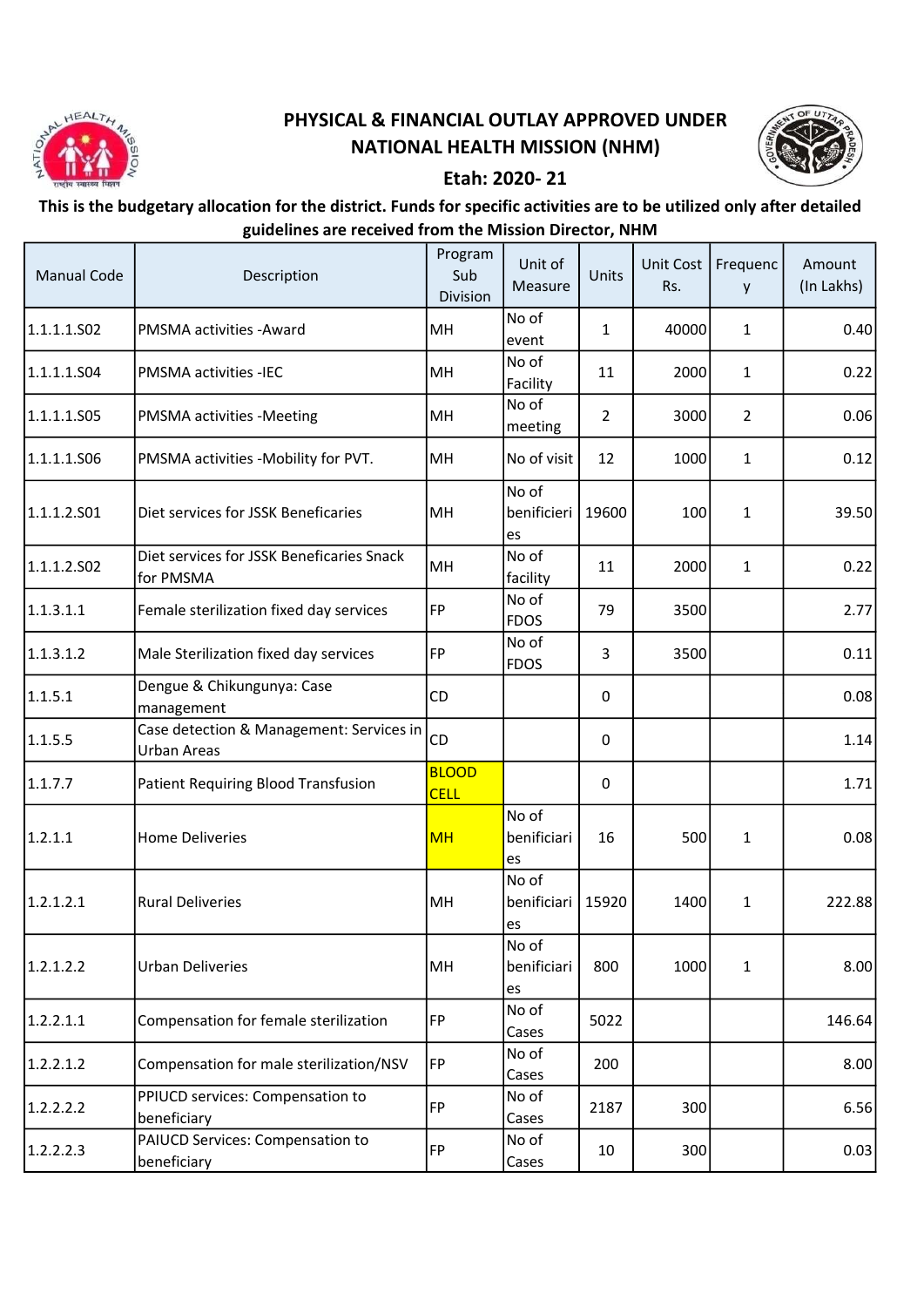| <b>Manual Code</b> | Description                                                                                 | Program<br>Sub<br>Division | Unit of<br>Measure     | Units          | Unit Cost<br>Rs. | Frequenc<br>y | Amount<br>(In Lakhs) |
|--------------------|---------------------------------------------------------------------------------------------|----------------------------|------------------------|----------------|------------------|---------------|----------------------|
| 1.2.2.2.4          | Injectable contraceptive incentive for<br>beneficiaries                                     | <b>FP</b>                  | No of<br>Cases         | 4122           | 100              |               | 4.12                 |
| 1.2.3.2            | TB Patient Nutritional Support under<br>Nikshay Poshan Yojana                               | CD                         |                        | 0              |                  |               | 109.85               |
| 1.3.1.1            | SNCU                                                                                        | <b>CH</b>                  | No of<br>Facility      | $\mathbf{1}$   |                  |               | 6.00                 |
| 1.3.1.2            | <b>NBSU</b>                                                                                 | <b>CH</b>                  | No of<br>Facility      | $\mathbf{1}$   | 5000             | 12            | 0.60                 |
| 1.3.1.4            | <b>NRCs</b>                                                                                 | <b>CH</b>                  | No of<br>Facility      | $\mathbf{1}$   |                  |               | 7.80                 |
| 1.3.1.6            | AH/ RKSK Clinics                                                                            | <b>RKSK</b>                |                        | 10             |                  |               | 1.60                 |
| 1.3.1.7.S02        | Phone and Internet Charges for DEIC<br>Manager                                              | <b>RBSK</b>                | no of DEIC<br>managers | 0              | 2000             | $\mathbf{1}$  | 0.02                 |
| 1.3.1.8            | District NCD Clinic                                                                         |                            |                        | $\mathbf 0$    |                  |               | 1.00                 |
| 1.3.1.9            | CHC NCD Clinic: Mobility, Miscellaneous &<br>Contingencies                                  | <b>NCD</b>                 |                        | $\mathbf{0}$   |                  |               | 5.00                 |
| 1.3.2.4            | Consumables for computer including<br>provision for internet access for<br>strengthening RI | RI                         | No.                    | 0              | 1000             | 12            | 0.12                 |
| 1.3.2.6.S01        | IMEP Services- BMW- DH                                                                      | <b>IMEP</b>                |                        | 151            |                  |               | 19.84                |
| 1.3.2.6.502        | IMEP Services- BMW- CHC/BPHC                                                                | <b>IMEP</b>                |                        | 140            |                  |               | 18.40                |
| 1.3.2.6.503        | IMEP Services- BMW Block Level UPHC &<br>District Level UPHC                                | <b>IMEP</b>                |                        | $\overline{4}$ |                  |               | 0.53                 |
| 1.3.2.6.506        | IMEP Services- Machnized Cleaning - DH                                                      | <b>IMEP</b>                |                        | 0              |                  |               | 54.73                |
| 1.3.2.6.508        | IMEP Services- Mannual Laundry-DH &<br>MCH Wing (100 Bed)                                   | <b>IMEP</b>                |                        | 0              |                  |               | 9.06                 |
| 1.3.2.6.510        | IMEP Services- Cleaning - CHC/BPHC                                                          | <b>IMEP</b>                |                        | 140            |                  |               | 9.21                 |
| 1.3.2.6.513        | <b>IMEP Services-Cleaniness - Sub Centers</b>                                               | <b>IMEP</b>                |                        | 186            |                  |               | 11.16                |
| 1.3.2.6.S15        | POL for generator-DH                                                                        | <b>IMEP</b>                |                        | 0              |                  |               | 6.30                 |
| 1.3.2.6.516        | POL for generator -CHC and BPHC                                                             | <b>IMEP</b>                |                        | 0              |                  |               | 14.18                |
| 2.2.1              | POL for Family Planning/Others                                                              | FP                         | No of<br><b>FDOS</b>   | 59             | 1000             |               | 0.59                 |
| 2.2.2              | Mobility & Communication support for AH<br>counsellors & RKSK Coordinators                  | <b>RKSK</b>                | No of<br>Councelor     | 10             | 1200             | 12            | 1.44                 |
| 2.2.3              | Mobility support for RBSK Mobile health<br>team                                             | <b>RBSK</b>                | No of<br>vehicles      | 16             | 33000            | 12            | 63.36                |
| 2.2.4              | Support for RBSK: CUG connection per<br>team and rental                                     | <b>RBSK</b>                | No of<br>teams         | 16             | 200              | 12            | 0.38                 |
| 2.3.1.1.2          | Monthly Village Health and Nutrition Days                                                   | RI                         | no of<br>sessions      | 3240           | 100              | $\mathbf{1}$  | 3.24                 |
| 2.3.1.5            | <b>Organizing Adolescent Health day</b>                                                     | <b>RKSK</b>                | No of AHD              | 114            | 2500             | 1             | 2.85                 |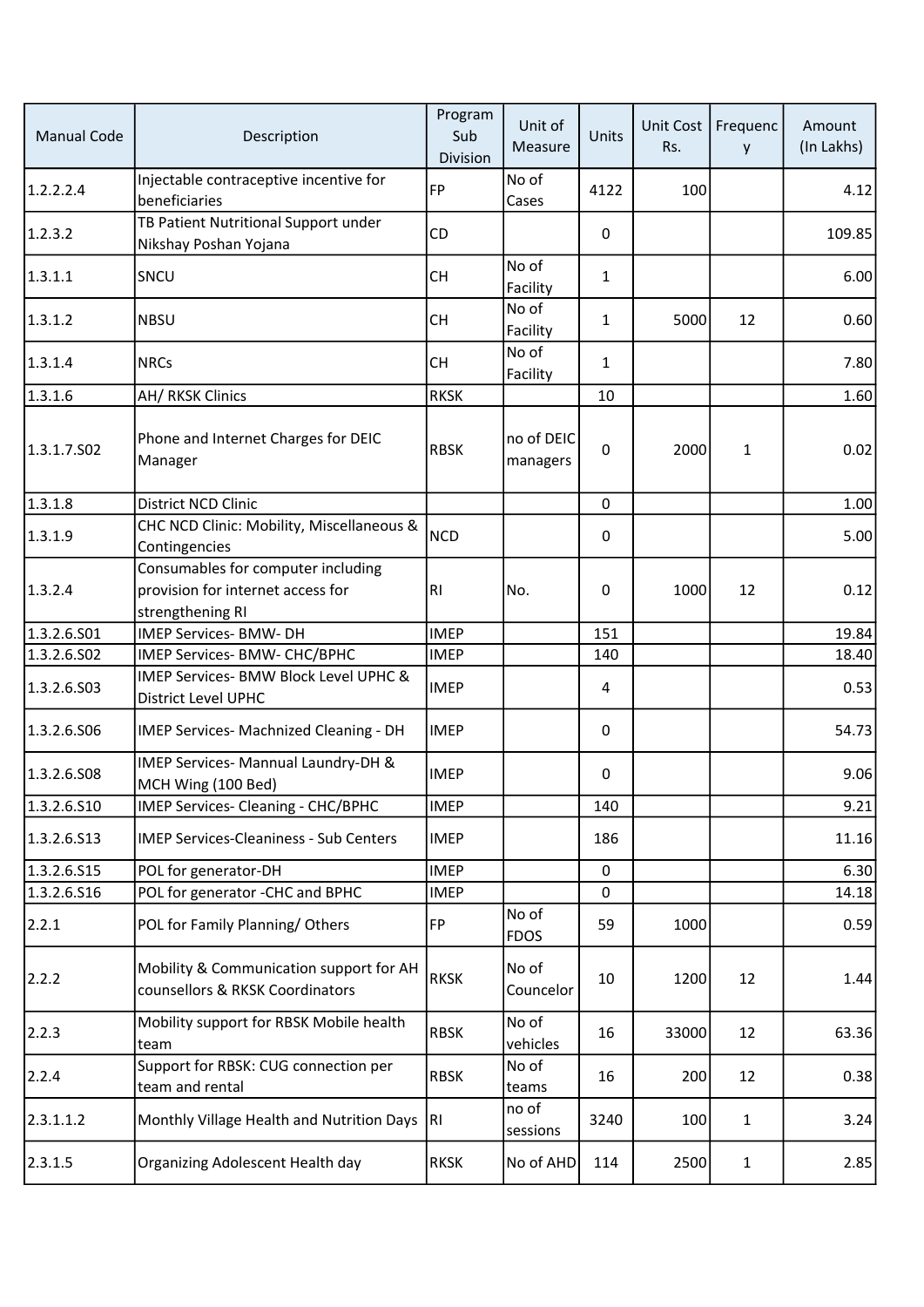| <b>Manual Code</b> | Description                                                                                                                                                                                      | Program<br>Sub<br>Division | Unit of<br>Measure                      | Units        | Unit Cost<br>Rs. | Frequenc<br>y | Amount<br>(In Lakhs) |
|--------------------|--------------------------------------------------------------------------------------------------------------------------------------------------------------------------------------------------|----------------------------|-----------------------------------------|--------------|------------------|---------------|----------------------|
| 2.3.1.6            | <b>Organising Adolescent Friendly Club</b><br>meetings at subcentre Level                                                                                                                        | <b>RKSK</b>                | No of AFC                               | 342          | 250              | 9             | 0.86                 |
| 2.3.1.9            | Focus on slum & underserved areas in<br>urban areas/alternative vaccinator for<br>slums                                                                                                          | RI                         |                                         | 24           |                  |               | 0.50                 |
| 2.3.1.10           | Mobility support for mobile health team/<br>TA/DA to vaccinators                                                                                                                                 | RI                         | No of<br>mobile<br>immuniza<br>tion Van | $\mathbf{0}$ | 33000            |               | 5.94                 |
| 2.3.2.3            | DMHP: Targeted interventions at<br>community level Activities & interventions<br>targeted at schools, colleges, workplaces,<br>out of school adolescents, urban slums and<br>suicide prevention. | <b>NCD</b>                 |                                         | 0            |                  |               | 6.00                 |
| 2.3.2.5            | Tobacco Cessation Centre (TCC): Weekly<br>FGD with the tobacco users                                                                                                                             | <b>NCD</b>                 |                                         | $\mathbf{0}$ |                  |               | 0.52                 |
| 2.3.3.2            | Screening and free spectacles to school<br>children                                                                                                                                              | <b>NCD</b>                 |                                         | $\mathbf{0}$ |                  |               | 3.09                 |
| 2.3.3.3            | Screening and free spectacles for near<br>work to Old Person                                                                                                                                     | <b>NCD</b>                 |                                         | 0            |                  |               | 3.09                 |
| 2.3.3.4.1          | Coverage of Public School                                                                                                                                                                        | <b>NCD</b>                 |                                         | $\Omega$     |                  |               | 0.67                 |
| 2.3.3.4.2          | Coverage of Pvt. School                                                                                                                                                                          | <b>NCD</b>                 |                                         | 0            |                  |               | 2.00                 |
| 2.3.3.4.3          | Coverage of Public School in other's school<br>programme                                                                                                                                         | <b>NCD</b>                 |                                         | 0            |                  |               | 1.33                 |
| 2.3.3.4.4          | Coverage of Pvt. School in other's school<br>programme                                                                                                                                           | <b>NCD</b>                 |                                         | $\mathbf 0$  |                  |               | 1.00                 |
| 2.3.3.4.5          | Sensitization campaign for college<br>students                                                                                                                                                   | <b>NCD</b>                 |                                         | 0            |                  |               | 2.00                 |
| 3.1.1.1.1          | JSY Incentive to ASHA                                                                                                                                                                            | <b>MH</b>                  | No of<br><b>ASHA</b>                    | 13600        | 600              | $\mathbf{1}$  | 81.60                |
| 3.1.1.1.2          | ASHA incentive under MAA programme @<br>Rs 100 per ASHA for quarterly mother's<br>meeting                                                                                                        | <b>CH</b>                  | No of<br>meetings                       | 1226         | 100              |               | 2.45                 |
| 3.1.1.1.3.501      | Incentive for Home Based Newborn Care<br>programme Rural                                                                                                                                         | CH                         | No of<br>newborn                        | 37198        | 250              | $\mathbf{1}$  | 93.00                |
| 3.1.1.1.5          | Incentive for referral of SAM cases to NRC<br>and for follow up of discharge SAM<br>children from NRCs                                                                                           | <b>CH</b>                  | No of<br>Child                          | 860          | 150              | $\mathbf{1}$  | 0.26                 |
| 3.1.1.1.6          | Incentive for National Deworming Day for<br>mobilising out of school children                                                                                                                    | <b>RKSK</b>                | No of<br><b>ASHA</b>                    | 3164         | 100              | $\mathbf{1}$  | 3.16                 |
| 3.1.1.1.7          | Incentive for IDCF for prophylactic<br>distribution of ORS to family with under-<br>five children.                                                                                               | <b>CH</b>                  | No of<br><b>ASHA</b>                    | 1226         | 100              | $\mathbf{1}$  | 1.23                 |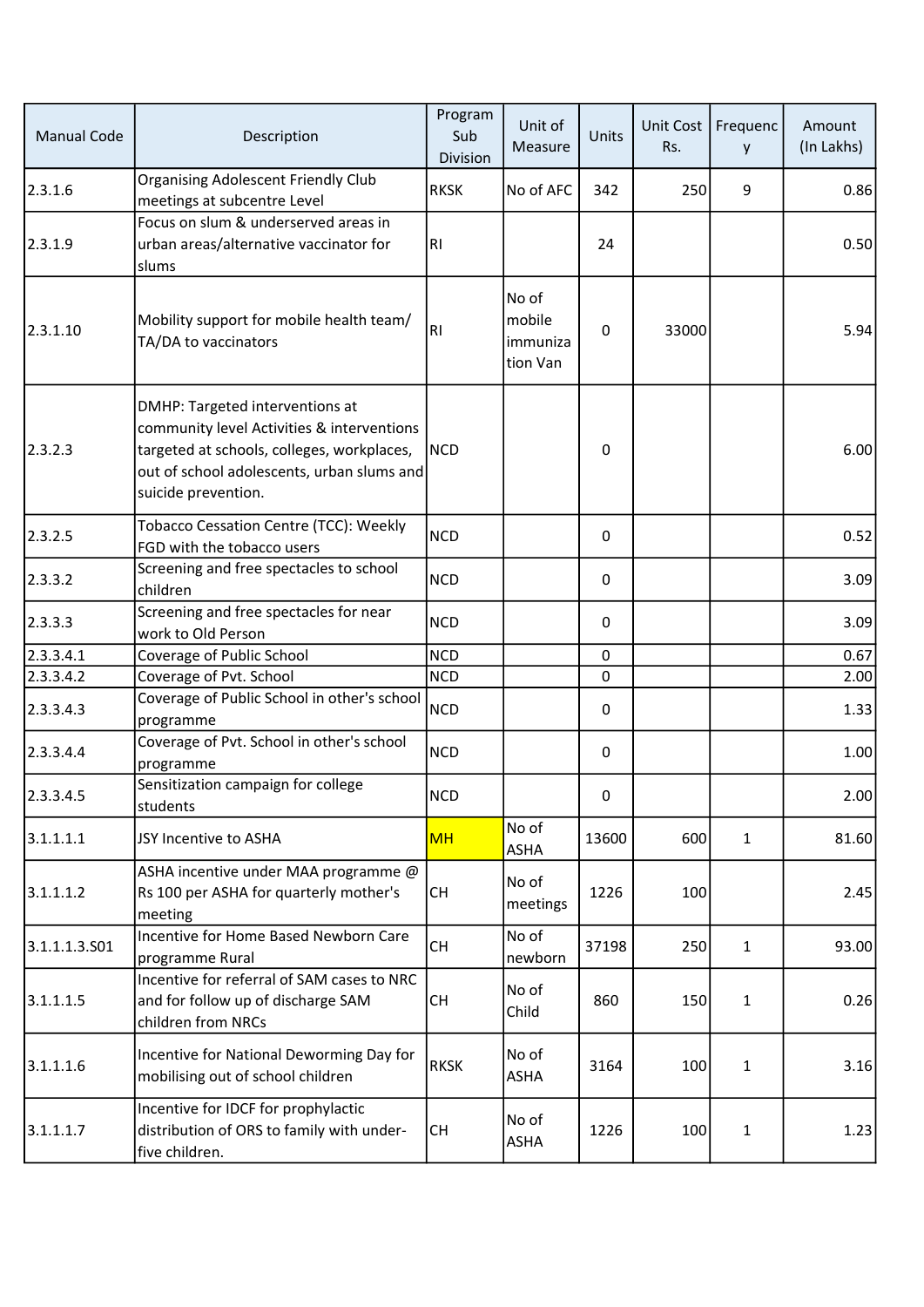| <b>Manual Code</b> | Description                                                                                                       | Program<br>Sub<br>Division | Unit of<br>Measure             | Units | Unit Cost<br>Rs. | Frequenc<br>y | Amount<br>(In Lakhs) |
|--------------------|-------------------------------------------------------------------------------------------------------------------|----------------------------|--------------------------------|-------|------------------|---------------|----------------------|
| 3.1.1.1.9          | National Iron Plus Incentive for mobilizing<br>children and/or ensuring compliance and<br>reporting (6-59 months) | <b>CH</b>                  | No of<br><b>ASHA</b>           | 1226  | 50               | $\mathbf{1}$  | 3.68                 |
| 3.1.1.1.11         | <b>ASHA Incentive under Immunzation</b>                                                                           | RI                         | no of<br>children              | 35826 | 225              | $\mathbf{1}$  | 80.61                |
| 3.1.1.1.12         | Incentive to ASHA for Quaterly Visit Under<br><b>HBYC</b> program                                                 | <b>CH</b>                  | No of<br>Child $/5$<br>visits  | 22704 | 250              | $\mathbf{1}$  | 56.76                |
| 3.1.1.1.13.S03     | ASHA incentive for HRP identification and<br>follow up                                                            | MH                         | No of<br><b>ASHA</b>           | 1000  | 300              | $\mathbf{1}$  | 3.00                 |
| 3.1.1.2.1          | ASHA Incentives under Saas Bahu<br>Sammellan                                                                      | <b>FP</b>                  | No of Saas<br>Bahu<br>Sammelan | 942   | 100              |               | 0.94                 |
| 3.1.1.2.2          | ASHA Incentives under Nayi Pehl Kit                                                                               | FP                         | No of Nayi<br>Pahel Kit        | 3532  | 100              |               | 3.53                 |
| 3.1.1.2.4          | ASHA PPIUCD incentive for accompanying<br>the client for PPIUCD insertion                                         | <b>FP</b>                  |                                | 2187  | 150              |               | 3.28                 |
| 3.1.1.2.5          | ASHA PAIUCD incentive for accompanying<br>the client for PAIUCD insertion                                         | <b>FP</b>                  |                                | 10    | 150              |               | 0.02                 |
| 3.1.1.2.6.501      | ASHA incentive under ESB scheme for<br>promoting spacing of births between 02<br>children                         | <b>FP</b>                  | No of<br>Clints                | 1713  | 500              |               | 8.56                 |
| 3.1.1.2.6.S02      | ASHA incentive under ESB scheme for<br>promoting spacing of 02 years after<br>marriage                            | FP                         | No of<br>Clints                | 1713  | 500              |               | 8.56                 |
| 3.1.1.2.7          | ASHA incentive under ESB scheme for<br>promoting Adoption of Limiting Method<br>upto Two Children                 | <b>FP</b>                  | No of<br><b>Clints</b>         | 272   | 1000             |               | 2.72                 |
| 3.1.1.2.9.S01      | ASHA incentive for injectable<br>contraceptive                                                                    | <b>FP</b>                  | No of<br>Cases                 | 2885  | 100              |               | 2.89                 |
| 3.1.1.2.9.S02      | Reimbursement of travel expenses for<br>accompanying a women to facility for<br>medical abortion                  | FP                         | No of<br>Cases                 | 59    | 225              |               | 0.13                 |
| 3.1.1.2.9.S03      | Reimbursement of travel expenses for<br>accompanying a women to facility for<br>surgical abortion (MVA/EVA)       | FP                         | No of<br>Cases                 | 59    | 150              |               | 0.09                 |
| 3.1.1.3.2          | Incentive for mobilizing adolescents and<br>community for AHD                                                     | <b>RKSK</b>                | No of<br>ASHA                  | 190   | 200              | $\mathbf{1}$  | 1.14                 |
| 3.1.1.4.2          | ASHA Incentive for Dengue and<br>Chikungunya                                                                      |                            |                                | 0     |                  |               | 16.12                |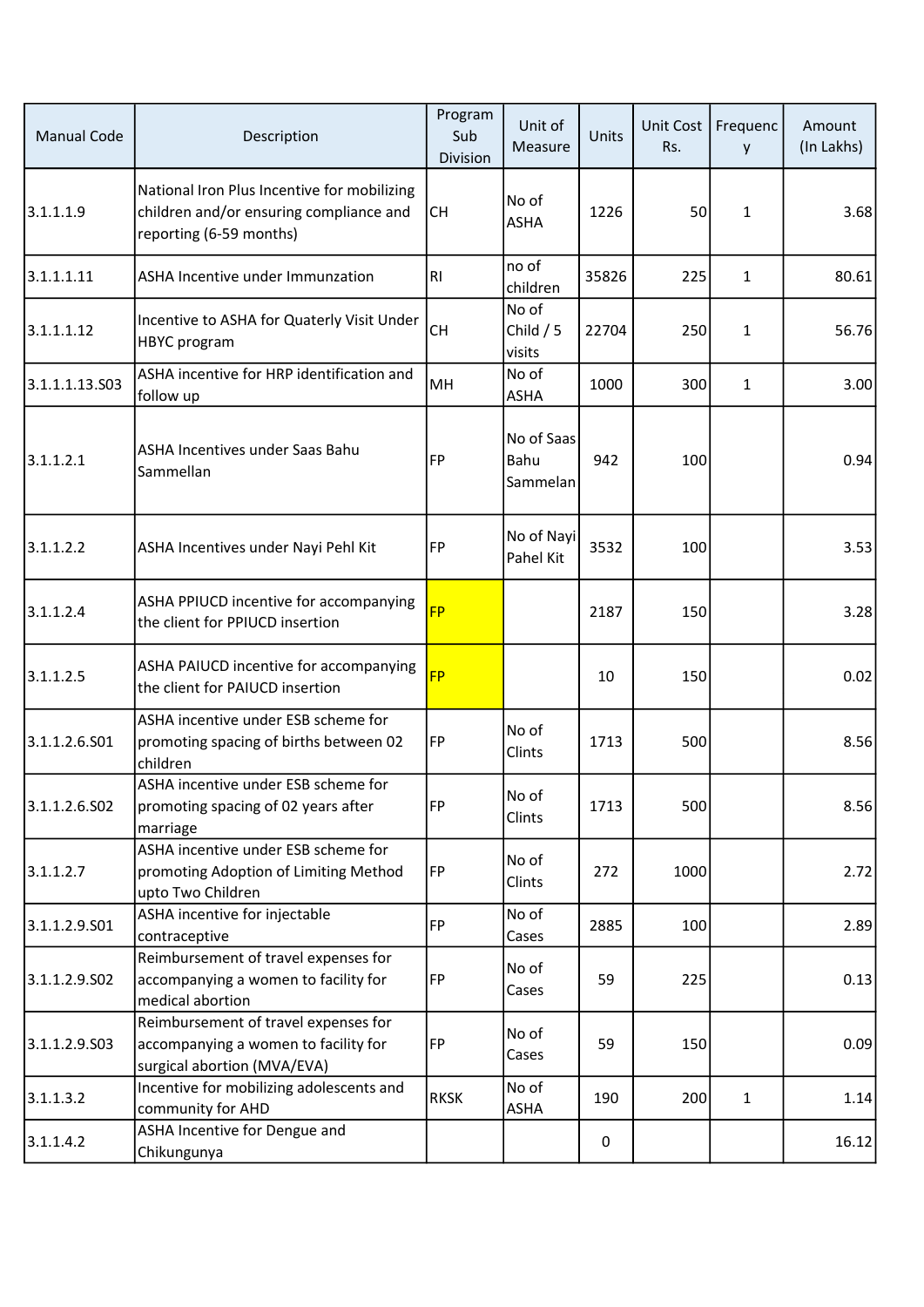| <b>Manual Code</b>    | Description                                                                                    | Program<br>Sub<br>Division | Unit of<br>Measure             | Units        | Unit Cost<br>Rs. | Frequenc<br>y | Amount<br>(In Lakhs) |
|-----------------------|------------------------------------------------------------------------------------------------|----------------------------|--------------------------------|--------------|------------------|---------------|----------------------|
| 3.1.1.4.8.1           | ASHA incentive for detection of leprosy                                                        |                            |                                | 55           |                  |               | 0.14                 |
| 3.1.1.4.8.2           | ASHA Incentive for PB (Treatment<br>completion)                                                |                            |                                | 33           |                  |               | 0.13                 |
| 3.1.1.4.8.3           | ASHA Incentive for MB (Treatment<br>completion)                                                |                            |                                | 22           |                  |               | 0.13                 |
| 3.1.1.4.9             | ASHA Involvement under NLEP -<br>Sensitisation                                                 |                            |                                | 300          |                  |               | 0.30                 |
| 3.1.1.5.2.S03         | ASHA Incentive Filling of CBAC forms<br>Under HWC                                              | CP                         |                                | 0            |                  |               | 11.00                |
| 3.1.1.5.2.504         | ASHA Incentive for Mobilising, Screening<br>and Follow Up Under HWC                            | <b>CP</b>                  |                                | $\Omega$     |                  |               | 11.00                |
| 3.1.1.6.1             | ASHA incentives for routine activities                                                         | <b>CP</b>                  |                                | 1612         |                  |               | 386.88               |
| 3.1.1.6.3.S04         | Incentive to ASHA Facilitator                                                                  | <b>CP</b>                  |                                | 75           |                  |               | 4.05                 |
| 3.1.1.6.3.505         | Incentive to ASHA for Health Promotion<br>Day                                                  | <b>CP</b>                  |                                | 1612         |                  |               | 38.69                |
| 3.1.1.6.3.506         | Incentive to ASHA under PMMVY                                                                  | CP                         |                                | 9672         |                  |               | 9.67                 |
| 3.1.1.6.3.S07         | Incentive to ASHA Facilitator for CBAC, HRP<br>and SAM Tracking                                | <b>CP</b>                  |                                | 75           |                  |               | 11.25                |
| 3.1.2.10              | Any Other (ASHATraining Cost)                                                                  |                            |                                | $\mathbf 0$  |                  |               | 21.83                |
| 3.1.3.1               | Supervision costs by ASHA facilitators(12<br>months)                                           | <b>CP</b>                  |                                | 75           |                  |               | 54.00                |
| 3.1.3.2               | Support provisions to ASHA (Uniform)                                                           | CP                         |                                | 1687         |                  |               | 10.12                |
| 3.1.3.3               | Awards to ASHA's/Link workers                                                                  | CP                         |                                | $\mathbf 0$  |                  |               | 5.20                 |
| 3.1.3.4               | Mobilization of children through ASHA or<br>other mobilizers                                   | RI.                        | No of<br>session               | 25920        | 150              | $\mathbf{1}$  | 38.88                |
| 3.1.3.5.501           | Incentive for other link workers for<br>Prepration of Due List of Childrens to be<br>immunized | R1                         | No of<br>session               | 1572         | 100              | $\mathbf{1}$  | 1.57                 |
| 3.2.1.SO <sub>2</sub> | Other activities under Mission Parivar<br>Vikas: Demand Generation (Saas Bahu<br>Sammellan)    | <b>FP</b>                  | No of Saas<br>Bahu<br>Sammelan | 942          | 1500             |               | 14.13                |
| 3.2.2                 | <b>Incentives for Peer Educators</b>                                                           | <b>RKSK</b>                | No of PE                       | 760          | 50               | $\mathbf{1}$  | 4.56                 |
| 3.2.3.1.1             | Treatment Supporter Honorarium (Rs<br>1000)                                                    |                            |                                | 0            |                  |               | 21.97                |
| 3.2.3.1.2             | Treatment Supporter Honorarium (Rs<br>5000)                                                    |                            |                                | $\mathbf{0}$ |                  |               | 3.34                 |
| 3.2.3.1.3             | Incentive for informant (Rs 500)                                                               |                            |                                | 0            |                  |               | 2.47                 |
| 3.2.3.4.501           | Incentive for community<br>volunteers/supervisors /LT etc undertaking<br><b>ACF</b>            |                            |                                | 0            |                  |               | 26.12                |
| 3.2.5.2.1             | Dengue & Chikungunya: Vector Control,<br>environmental management & fogging<br>machine         |                            |                                | 0            |                  |               | 3.83                 |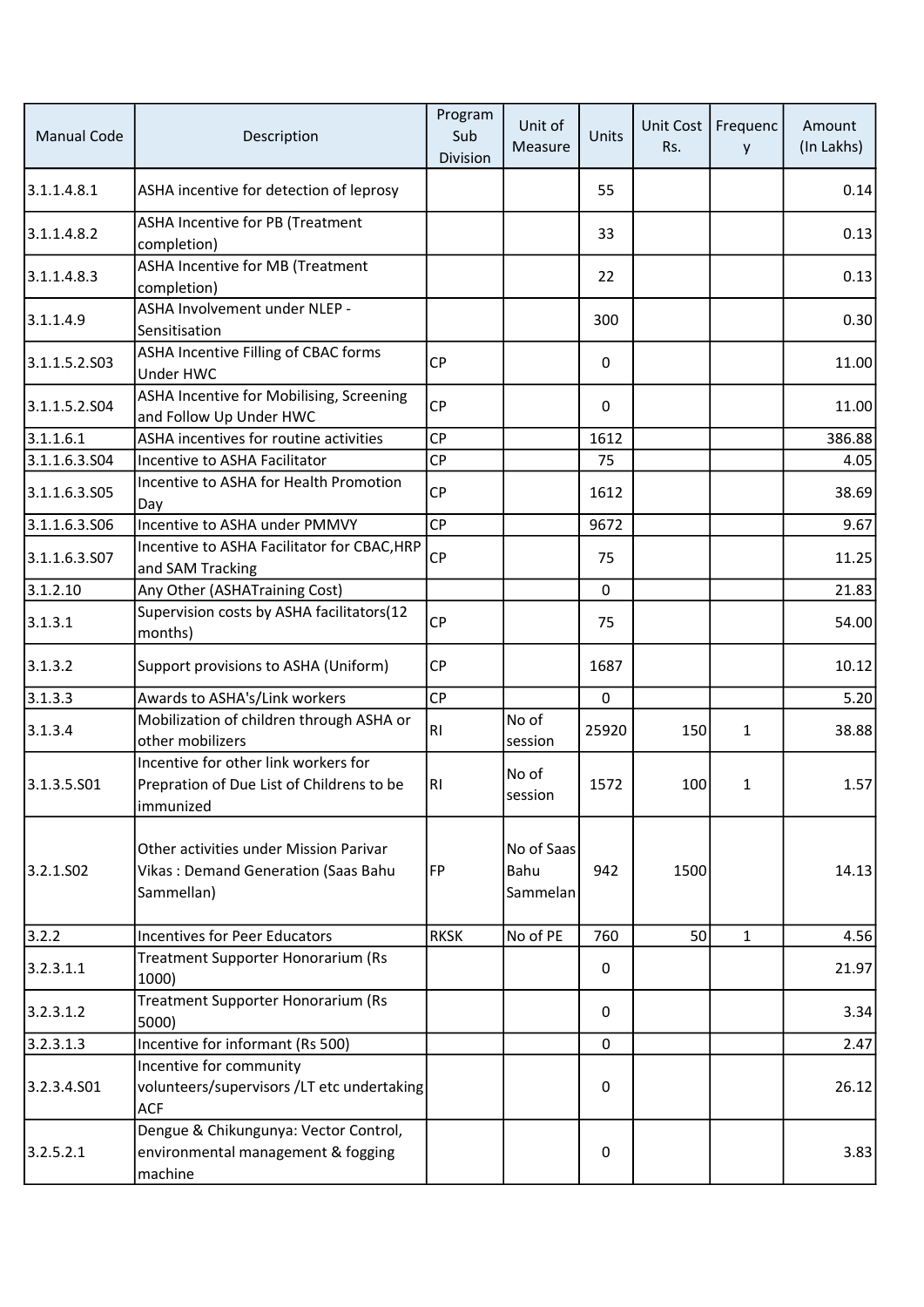| <b>Manual Code</b> | Description                                                                                                                    | Program<br>Sub<br>Division  | Unit of<br>Measure         | Units          | Unit Cost<br>Rs. | Frequenc<br>y | Amount<br>(In Lakhs) |
|--------------------|--------------------------------------------------------------------------------------------------------------------------------|-----------------------------|----------------------------|----------------|------------------|---------------|----------------------|
| 3.3.3.2            | Training of PRI's representatives/ Police<br>personnel/ Teachers/ Transport<br>personnel/ NGO personnel/ other<br>stakeholders |                             |                            | 0              |                  |               | 0.30                 |
| 3.3.4.S01          | <b>AAA Platform</b>                                                                                                            |                             |                            | 3476           |                  |               | 15.64                |
| 4.1.1              | <b>District Hospitals</b>                                                                                                      | <b>CP</b>                   |                            | 2              |                  |               | 10.00                |
| 4.1.3              | <b>Community Health Centers</b>                                                                                                | <b>CP</b>                   |                            | 12             |                  |               | 30.00                |
| 4.1.4              | <b>Primary Health Centers</b>                                                                                                  | <b>CP</b>                   |                            | 32             |                  |               | 28.00                |
| 4.1.5              | Sub Centers                                                                                                                    | <b>CP</b>                   |                            | 182            |                  |               | 21.84                |
| 4.1.6              | Village Health Sanitation & Nutrition<br>Committee                                                                             | <b>CP</b>                   |                            | 774            |                  |               | 46.44                |
| 4.1.7.S01          | H&WC Additional Untied Grant-SC                                                                                                | <b>CP</b>                   |                            | $\mathbf 0$    |                  |               | 20.40                |
| 4.1.7.S02          | H&WC Additional Untied Grant-PHC                                                                                               | <b>CP</b>                   |                            | 0              |                  |               | 10.00                |
| 5.1.1.2.8          | Infrastructure strengthening of SC to<br>H&WC                                                                                  | CP                          |                            | 0              |                  |               | 231.00               |
| 5.1.1.2.9          | Infrastructure strengthening of PHC to<br>H&WC                                                                                 |                             |                            | 0              |                  |               | 10.96                |
| 5.3.3              | Blood bank/ Blood storage/ Day care<br>centre for hemoglobinopathies                                                           | <b>BLOOD</b><br><b>CELL</b> |                            | $\Omega$       |                  |               | 2.00                 |
| 5.3.9              | Safety Pits                                                                                                                    | R <sub>l</sub>              | No.                        | 11             | 6000             | $\mathbf{1}$  | 0.66                 |
| 5.3.14             | Civil Works under RNTCP                                                                                                        | CD                          |                            | 0              |                  |               | 3.00                 |
| 6.1.1.1.1          | MVA / EVA for Safe Abortion services                                                                                           | FP/CAC                      | No of<br>MVA/EVA<br>kits   | 30             | 3000             |               | 0.90                 |
| 6.1.1.2.3 S01      | Procurement Of Equipment for Skill Lab<br>Under SAANS at District Level                                                        | <b>CH</b>                   | No of<br>Equipmen<br>t     | $\mathbf{1}$   |                  |               | 2.50                 |
| 6.1.1.2.3.S02      | Procurement Of Hand held Pulse Oximeter<br>and nebulizer under SAANS at District<br>Level                                      | <b>CH</b>                   | No of<br>Equipmen<br>t     | 40             |                  |               | 3.60                 |
| 6.1.1.2.4.505      | Procurement of Phototherepy for NBSU                                                                                           | <b>CH</b>                   | No of<br>Equipmen          | 2              | 65000            | $\mathbf{1}$  | 2.60                 |
| 6.1.1.2.4.S06      | Procurement of Radiant Warmer for NBSU                                                                                         | lсн                         | No of<br>Equipmen<br>t     | $\overline{2}$ | 60000            | $\mathbf{1}$  | 4.80                 |
| 6.1.1.3.1          | <b>NSV</b> kits                                                                                                                | <b>FP</b>                   |                            | $\overline{3}$ | 1000             |               | 0.03                 |
| 6.1.1.3.5          | PPIUCD forceps                                                                                                                 | <b>FP</b>                   | No of<br>Kallys<br>forceps | 7              | 1000             |               | 0.07                 |
| 6.1.1.5.1          | Equipment for Mobile health teams                                                                                              | <b>RBSK</b>                 | No of<br>teams             | 16             | 5000             | $\mathbf{1}$  | 0.80                 |
| 6.1.1.15.2         | <b>Equipment for IHIP</b>                                                                                                      |                             |                            | 0              |                  |               | 0.60                 |
| 6.1.1.17.1         | Equipments                                                                                                                     |                             |                            | 0              |                  |               | 0.05                 |
| 6.1.1.18.1         | Procurement of Equipment                                                                                                       |                             |                            | 0              |                  |               | 1.50                 |
| 6.1.1.19.3         | Grant-in-aid for Vision Centre (PHC) (Govt.                                                                                    |                             |                            | 0              |                  |               | 1.00                 |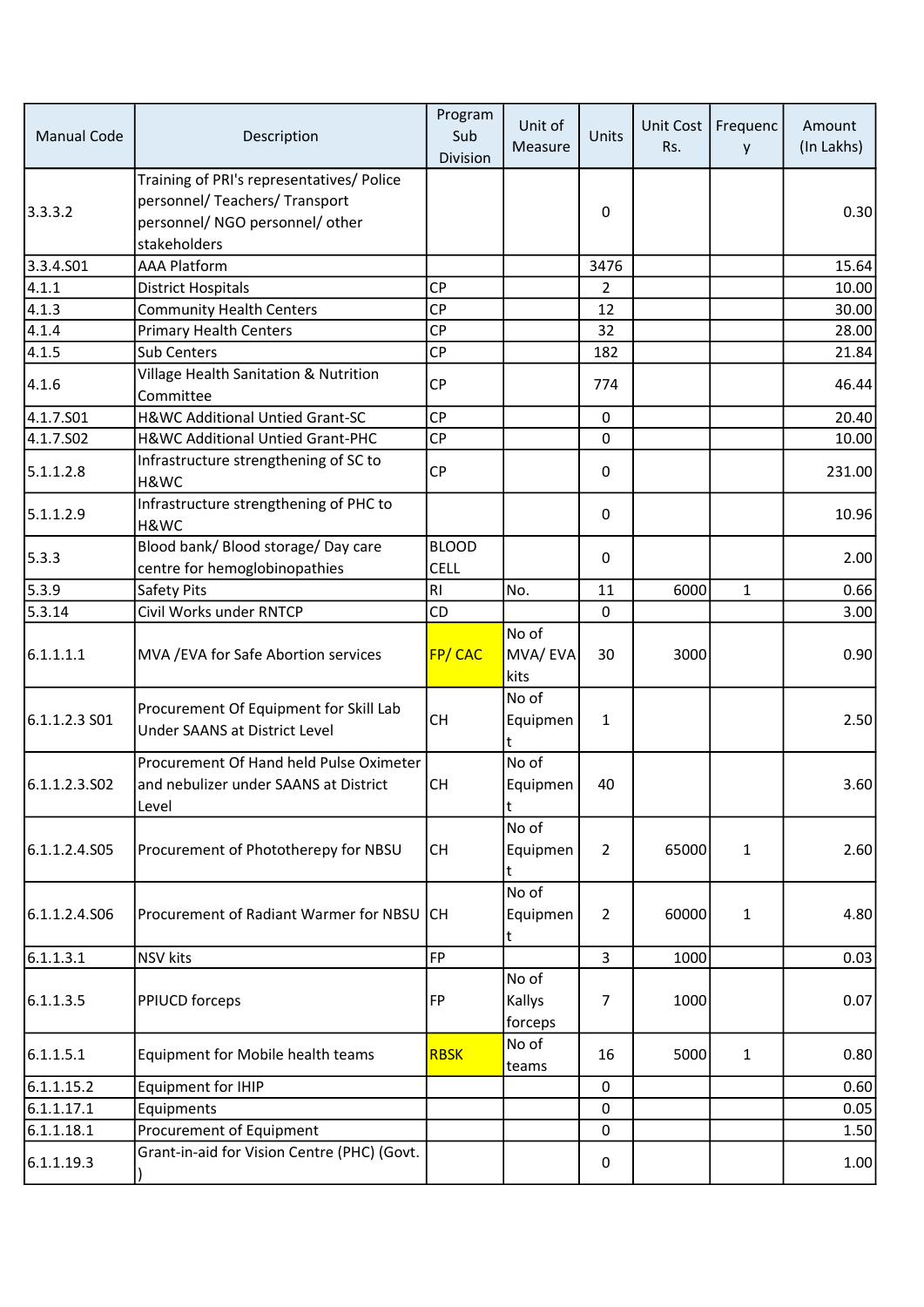| <b>Manual Code</b> | Description                                                                                    | Program<br>Sub<br>Division | Unit of<br>Measure          | Units        | <b>Unit Cost</b><br>Rs. | Frequenc<br>y | Amount<br>(In Lakhs) |
|--------------------|------------------------------------------------------------------------------------------------|----------------------------|-----------------------------|--------------|-------------------------|---------------|----------------------|
| 6.1.1.21.4         | Non-recurring GIA: Machinery &<br><b>Equipment for CHC</b>                                     |                            |                             | $\mathbf{0}$ |                         |               | 2.50                 |
| 6.1.2.3.1          | <b>MCR</b>                                                                                     |                            |                             | 100          |                         |               | 0.40                 |
| 6.1.2.3.2          | Aids/Appliance                                                                                 |                            |                             | 0            |                         |               | 0.17                 |
| 6.1.2.5.1          | Tablets; software for H&WC and ANM/<br><b>MPW</b>                                              | <b>CP</b>                  |                             | $\Omega$     |                         |               | 3.40                 |
| 6.1.3.1.3          | <b>Equipment Maintenance</b>                                                                   |                            |                             | 0            |                         |               | 3.86                 |
| 6.2.1.2            | Drugs for Safe Abortion (MMA)                                                                  | FP/CAC                     | No of<br><b>Tablets</b>     | 300          |                         |               | 0.04                 |
| 6.2.1.7.5.501      | Drugs & Consumables Normal Delivery L1<br>Facility                                             | MH                         | No of<br>benificieri<br>es  | 1300         | 100                     |               | 0.26                 |
| 6.2.1.7.5.S02      | Drugs & Consumables Normal Delivery L2<br>Facility                                             | MH                         | No of<br>benificieri<br>les | 12300        | 200                     | $\mathbf{1}$  | 4.92                 |
| 6.2.1.7.5.503      | Drugs & Consumables Normal Delivery L3<br>Facility                                             | MH                         | No of<br>benificieri<br>es  | 7200         | 300                     | $\mathbf{1}$  | 5.76                 |
| 6.2.1.7.5.504      | Drugs & Consumables Caesarean Delivery<br>L3 Facility                                          | MH                         | No of<br>benificieri<br>les | 100          | 1800                    | $\mathbf{1}$  | 0.36                 |
| 6.2.1.7.5.508      | Drugs & Consumables Safe Dilivery Kit for<br>HIV infected Pregnant Women                       | MH                         | No of<br>benificieri<br>es  | 55           | 1500                    | $\mathbf{1}$  | 0.83                 |
| 6.2.2.9            | AEFI kit under RI Program                                                                      | RI                         | No.                         | 55           | 200                     | $\mathbf{1}$  | 0.11                 |
| 6.2.3.1            | Nayi Pehl Kit                                                                                  | FP                         | No of Nayi<br>Pahel Kit     | 3532         | 220                     |               | 7.77                 |
| 6.2.5.1            | Medicine for Mobile health team                                                                | <b>RBSK</b>                | No of<br>teams              | 16           | 5000                    | 1             | 0.80                 |
| 6.2.6.4            | Replenishment of ASHA HBNC kits                                                                | <b>CP</b>                  |                             | 1409         |                         |               | 2.11                 |
| 6.2.8.1            | Red/Black plastic bags et                                                                      | RI                         | No of<br>session            | 32400        | 10                      | $\mathbf{1}$  | 3.24                 |
| 6.2.8.2            | Bleach/Hypochlorite solution/ Twin bucket<br>and hub cutter                                    | RI                         |                             | 12           |                         |               | 0.18                 |
| 6.2.9.1            | AYUSH drugs for DH / CHC / PHC                                                                 | AYUSH                      |                             | 19           |                         |               | 9.50                 |
| 6.2.12.1           | Chloroquine phosphate tablets                                                                  |                            |                             | $\Omega$     |                         |               | 0.25                 |
| 6.2.12.2           | Primaquine tablets 2.5 mg                                                                      |                            |                             | 0            |                         |               | 0.13                 |
| 6.2.12.3           | Primaquine tablets 7.5 mg                                                                      |                            |                             | 0            |                         |               | 0.25                 |
| 6.2.13.1           | Supportive drugs, lab. Reagents                                                                |                            |                             | 0            |                         |               | 0.68                 |
| 6.2.14.1           | <b>Laboratory Materials</b>                                                                    |                            |                             | 0            |                         |               | 12.74                |
| 6.2.14.2           | Procurement of Drugs                                                                           |                            |                             | 0            |                         |               | 6.59                 |
| 6.2.15.1           | Assistance for<br>consumables/drugs/medicines to the<br>Govt./District Hospital for Cat sx etc | <b>NCD</b>                 |                             | 0            |                         |               | 9.05                 |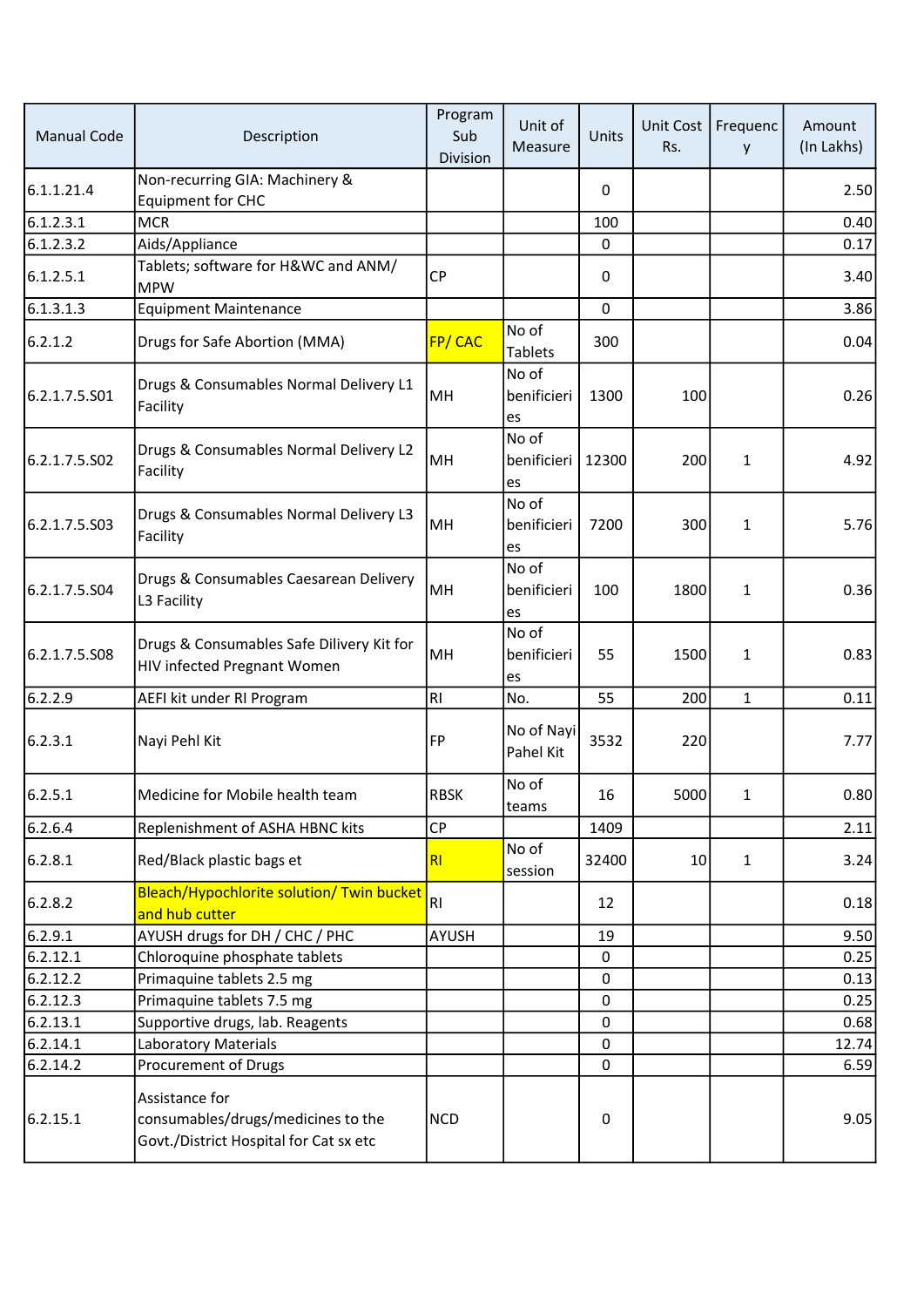| <b>Manual Code</b>    | Description                                                                                      | Program<br>Sub<br>Division | Unit of<br>Measure         | Units          | Unit Cost<br>Rs. | Frequenc<br>y | Amount<br>(In Lakhs) |
|-----------------------|--------------------------------------------------------------------------------------------------|----------------------------|----------------------------|----------------|------------------|---------------|----------------------|
| 6.2.18.1              | Procurement of medicine & consumables<br>for TCC under NTCP                                      |                            |                            | 0              |                  |               | 2.00                 |
| 6.2.19.1              | Drugs & supplies for District NCD Clinic                                                         |                            |                            | 0              |                  |               | 12.00                |
| 6.2.19.3              | Drugs & supplies for CHC NCD Clinic                                                              |                            |                            | $\mathbf 0$    |                  |               | 10.00                |
| 6.2.19.4              | Drugs & supplies for PHC level                                                                   |                            |                            | 0              |                  |               | 9.00                 |
| 6.2.19.5              | Drugs & supplies for Sub-Centre level                                                            |                            |                            | 0              |                  |               | 21.88                |
| 6.2.22.1              | Cost of Lab recurring expences for H & WC                                                        | CP                         |                            | 0              |                  |               | 26.40                |
| 6.2.22.2              | Lab strengthening of SHC - HWC -                                                                 | <b>CP</b>                  |                            | $\mathbf 0$    |                  |               | 4.00                 |
| 6.4.3.S01             | Free Diagnostics for Pregnant women<br>under JSSK - USG on PPP for PMSMA                         | MH                         | No of USG                  | 1100           | 300              | $\mathbf{1}$  | 3.30                 |
| 6.4.3.SO <sub>2</sub> | Free Diagnostics for Pregnant women<br>under JSSK- AVD for for HIV & Syphilis at<br><b>VHNDs</b> | MH                         | No of AVD                  | 190            | 25               | $\mathbf{1}$  | 4.94                 |
| 6.4.3.S03             | Free Diagnostics for Pregnant women<br>under JSSK-MH                                             | <b>MH</b>                  | No of<br>benificieri<br>es | 49000          | 200              | 1             | 15.68                |
| 6.4.4                 | Free Diagnostics for Sick infants under JSSK CH                                                  |                            | No of<br>units             | $\mathbf{1}$   |                  |               | 1.20                 |
| 7.5.2                 | Any Other                                                                                        |                            |                            | $\Omega$       |                  |               | 4.39                 |
| 8.1.1.1               | <b>ANMs</b>                                                                                      | MH                         |                            | 180            |                  |               | 333.83               |
| 8.1.1.2.505           | <b>Staff Nurses-MH</b>                                                                           | MH                         |                            | 50             |                  |               | 152.92               |
| 8.1.1.2.S11           | Staff Nurse - HWC                                                                                | <b>CP</b>                  |                            | 0              |                  |               | 37.94                |
| 8.1.1.5.502           | Laboratory Technicians -HR                                                                       |                            |                            | $\overline{2}$ |                  |               | 5.10                 |
| 8.1.1.5.504           | Laboratory Technicians - RNTCP                                                                   |                            |                            | $\mathbf 0$    |                  |               | 48.10                |
| 8.1.1.6.S05           | OT Technician                                                                                    | <b>MH</b>                  |                            | $\overline{2}$ |                  |               | 5.04                 |
| 8.1.1.9               | Radiographer/X-ray technician                                                                    |                            |                            | 2              |                  |               | 5.07                 |
| 8.1.1.12              | Others (Para Medical Worker)-NLEP                                                                | <b>CD</b>                  |                            | 0              |                  |               | 2.95                 |
| 8.1.2.1.S04           | <b>Obstetricians and Gynaecologists -MH</b>                                                      | MH                         |                            | 2              |                  |               | 21.60                |
| 8.1.2.3.505           | Anaesthetists - MH                                                                               | MH                         |                            | $\mathbf{1}$   |                  |               | 7.20                 |
| 8.1.3.10.S01          | FRU Operationalization for Gynae &<br>anesthetist specialist on call from govt<br>sector         | MH                         | No of C-<br>section        | 4              | 3000             | $\mathbf{1}$  | 0.12                 |
| 8.1.3.10.S02          | FRU Operationalization Gynecologists<br>specialist on call from pvt sector                       | MH                         | No of C-<br>section        | $\overline{2}$ | 4500             | $\mathbf{1}$  | 0.09                 |
| 8.1.3.10.503          | FRU Operationalization anesthetist<br>specialist on call for from pvt sector                     | MH                         | No of C-<br>section        | $\overline{2}$ | 3000             | $\mathbf{1}$  | 0.06                 |
| 8.1.4.1.501           | Dental Surgeons- DH & CHC                                                                        |                            |                            | $\overline{2}$ |                  |               | 13.49                |
| 8.1.5.503             | <b>Medical Officers -MH</b>                                                                      | MH                         |                            | 3              |                  |               | 15.99                |
| 8.1.6.1               | <b>AYUSH MOs</b>                                                                                 | <b>AYUSH</b>               |                            | 20             |                  |               | 97.85                |
| 8.1.6.2               | Pharmacist - AYUSH                                                                               | AYUSH                      |                            | 11             |                  |               | 22.12                |
| 8.1.7.1.1             | MOs-AYUSH                                                                                        | <b>RBSK</b>                |                            | 27             |                  |               | 113.58               |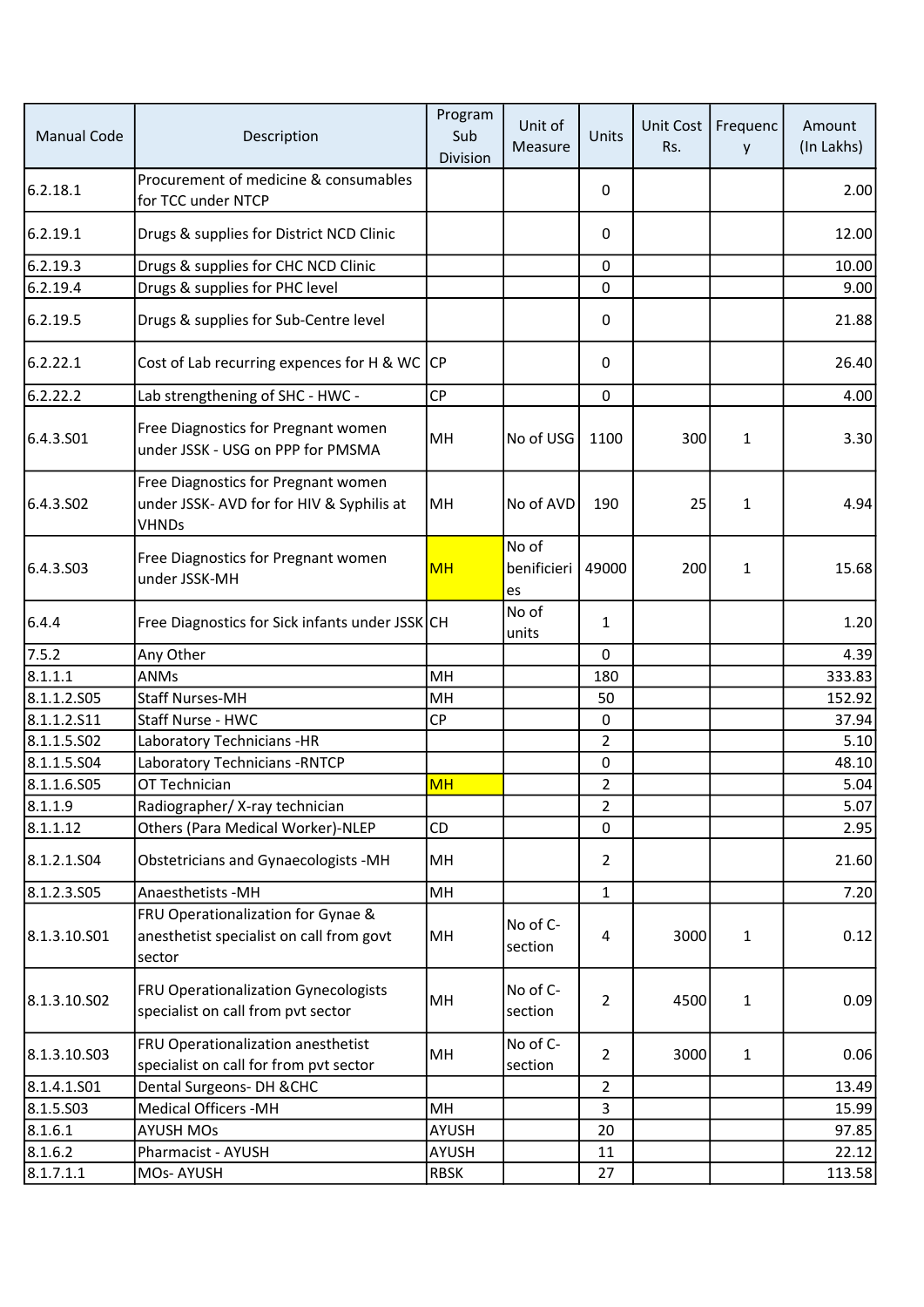| <b>Manual Code</b> | Description                                                                    | Program<br>Sub<br>Division | Unit of<br>Measure | Units          | Unit Cost<br>Rs. | Frequenc<br>y | Amount<br>(In Lakhs) |
|--------------------|--------------------------------------------------------------------------------|----------------------------|--------------------|----------------|------------------|---------------|----------------------|
| 8.1.7.1.2.S01      | <b>MOs-MBBS</b>                                                                | <b>RBSK</b>                |                    | 1              |                  |               | 6.99                 |
| 8.1.7.1.2.S02      | MOs-Dental MO/ BDS                                                             | <b>RBSK</b>                |                    | 4              |                  |               | 27.18                |
| 8.1.7.1.3          | <b>Staff Nurse</b>                                                             | <b>RBSK</b>                |                    | 14             |                  |               | 44.85                |
| 8.1.7.1.4          | <b>ANM</b>                                                                     | <b>RBSK</b>                |                    | $\overline{2}$ |                  |               | 1.42                 |
| 8.1.7.1.5.501      | Para Medical Worker                                                            | <b>RBSK</b>                |                    | 16             |                  |               | 36.91                |
| 8.1.8.1            | <b>Medical Officers</b>                                                        | <b>CH</b>                  |                    | $\mathbf{1}$   |                  |               | 8.32                 |
| 8.1.8.2            | <b>Staff Nurse</b>                                                             | <b>CH</b>                  |                    | 4              |                  |               | 13.09                |
| 8.1.8.3            | Cook cum caretaker                                                             | <b>CH</b>                  |                    | $\overline{2}$ |                  |               | 2.60                 |
| 8.1.8.5            | Feeding demonstrator for NRC                                                   | <b>CH</b>                  |                    | 1              |                  |               | 1.49                 |
| 8.1.9.1            | Paediatrician                                                                  | <b>CH</b>                  |                    | 3              |                  |               | 54.00                |
| 8.1.9.3.S01        | Staff Nurse - SNCU/KMC                                                         | <b>CH</b>                  |                    | 8              |                  |               | 14.76                |
| 8.1.9.3.502        | Staff Nurse -NBSU                                                              | <b>CH</b>                  |                    | 3              |                  |               | 7.64                 |
|                    | Others- SNCU Staff (Ward Aaya/ Cleaner/                                        |                            |                    |                |                  |               |                      |
| 8.1.9.6.502        | Security Guard)                                                                | <b>CH</b>                  |                    | 9              |                  |               | 12.43                |
| 8.1.9.6.503        | Others- SNCU Staff DEO                                                         | <b>CH</b>                  |                    | $\mathbf{1}$   |                  |               | 2.14                 |
| 8.1.12.1           | Mid-level Service Provider                                                     | <b>CP</b>                  |                    | 0              |                  |               | 112.43               |
| 8.1.12.2           | Performance incentive for Mid-level                                            | <b>CP</b>                  |                    | 0              |                  |               | 87.30                |
|                    | service providers                                                              |                            |                    |                |                  |               |                      |
| 8.1.13.1.502       | Counsellor - RKSK                                                              | <b>RKSK</b>                |                    | 10             |                  |               | 24.55                |
| 8.1.13.1.S03       | Counsellor -RMNCHA-FW                                                          | <b>FP</b>                  | No of<br>Councelor | 1              |                  |               | 2.05                 |
| 8.1.13.10          | TBHV-CD-RNTCP                                                                  | CD                         |                    | 0              |                  |               | 5.86                 |
| 8.1.13.22.S07      | Rogi Sahayata Kendra Manager                                                   | QA                         |                    | $\overline{2}$ |                  |               | 5.36                 |
| 8.1.13.22.S13      | Rogi Sahayata Kendra Operator                                                  | QA                         |                    | $\overline{2}$ |                  |               | 2.95                 |
| 8.1.16.2.S01       | <b>Cold Chain Handlers</b>                                                     | RI                         |                    | 0              |                  |               | 2.00                 |
| 8.1.16.6.S02       | Data Entry Operator CD-RCP                                                     | CD                         |                    | $\mathbf 0$    |                  |               | 0.25                 |
| 8.1.16.7.S05       | Cleaner-NRC                                                                    | <b>CH</b>                  |                    | $\mathbf{1}$   |                  |               | 1.44                 |
| 8.4.1              | Additional Allowances/ Incentives to<br><b>Medical Officers</b>                | MH                         |                    | 0              |                  |               | 0.48                 |
| 8.4.7              | Incentive to provider for PPIUCD services<br>@Rs 150 per PPIUCD insertion      | FP                         | No of<br>Clints    | 2187           | 150              |               | 3.28                 |
| 8.4.8              | Incentive to provider for PAIUCD Services<br>@Rs 150 per PAIUCD insertion      | <b>FP</b>                  | No of<br>Clints    | 10             | 150              |               | 0.02                 |
| 8.4.9              | Team based incentives for Health &<br>Wellness Centers (H&WC Sub Center)       | <b>CP</b>                  |                    | 0              |                  |               | 64.02                |
| 8.4.10             | Team based incentives for Health &<br>Wellness Centers (H&WC PHC)              | <b>CP</b>                  |                    | 0              |                  |               | 26.84                |
| 8.4.12.S01         | HRP identification and follow up for ANM                                       | MH                         | No of HRP          | 1000           | 200              | $\mathbf{1}$  | 2.00                 |
| 8.4.12.S03         | Performance based Incentives to RMNCHA<br><b>Counselors in Family Planning</b> | <b>FP</b>                  | No of<br>Clints    | 116            | 50               |               | 0.06                 |
| 8.4.12.S04         | RI Cold chain handlers incentive                                               | RI                         | No                 | 11             | 2400             | 12            | 3.17                 |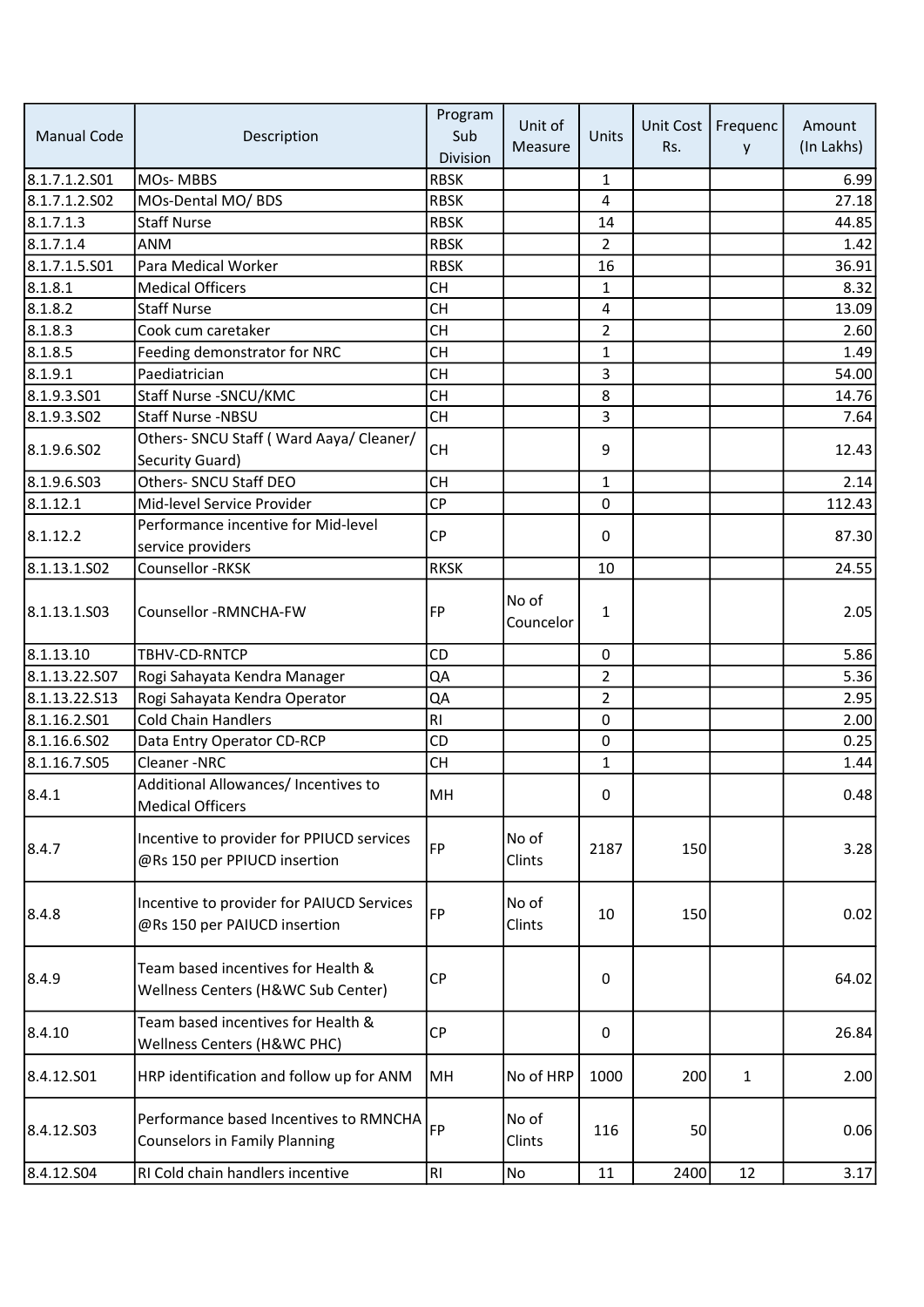| <b>Manual Code</b>      | Description                                                                                          | Program<br>Sub<br>Division | Unit of<br>Measure      | Units          | Unit Cost<br>Rs. | Frequenc<br>y | Amount<br>(In Lakhs) |
|-------------------------|------------------------------------------------------------------------------------------------------|----------------------------|-------------------------|----------------|------------------|---------------|----------------------|
| 9.1.6.1                 | Development/ translation and duplication<br>of training materials                                    | <b>CH</b>                  | No of<br>Module         | 540            | 100              | $\mathbf{1}$  | 0.54                 |
| 9.2.3.S03               | Incentive for Program Coordination to<br>(HoD OBG/Principal)                                         | MH                         |                         | 0              |                  |               |                      |
| 9.5.1.6                 | Training of Staff Nurses/ANMs / LHVs in<br>SBA                                                       | <b>MH</b>                  |                         | 2              |                  |               | 3.63                 |
| 9.5.2.2.S01             | <b>State and District Lanch of SAANS</b>                                                             | <b>CH</b>                  | No.                     | 1              |                  |               | 0.50                 |
| 9.5.2.2.502             | State and District Planning and Review<br>Meeting of SAANS                                           | <b>CH</b>                  | No.                     | $\mathbf{1}$   |                  |               | 0.20                 |
| 9.5.2.19                | Orientation on National Deworming Day                                                                | <b>RKSK</b>                |                         | $\overline{2}$ |                  |               | 2.02                 |
| 9.5.2.24.S02            | <b>District Training of SAANS</b>                                                                    | CH                         |                         | 9              |                  |               | 2.99                 |
| 9.5.2.25.S01            | One day Orientation Training for IDCF                                                                | <b>CH</b>                  | No of<br>district       | 1              | 150000           | $\mathbf{1}$  | 1.50                 |
| 9.5.3.1.S01             | Qtr.Review/orientation meeting at Block<br>Level for ANM of 57 MPV Districts                         | FP                         | No of<br>Meetings       | 8              | 3000             |               | 0.96                 |
| 9.5.3.1.S03             | District Level One Day Orientation of<br>newly recruited ANM/SN ON Family<br><b>Planning Schemes</b> | FP                         | No of<br>Meetings       | $\mathbf{1}$   | 3000             |               | 0.03                 |
| 9.5.3.2.SO <sub>2</sub> | District Level Dissemination Workshop                                                                | FP                         | No of<br>workshop<br>S  | $\mathbf{1}$   | 10000            |               | 0.10                 |
| 9.5.3.22                | Training of Medical officers (Injectible<br><b>Contraceptive Trainings)</b>                          | <b>FP</b>                  | No of<br><b>Batches</b> | 1              | 22800            |               | 0.23                 |
| 9.5.3.23                | Training of AYUSH doctors (Injectible<br><b>Contraceptive Trainings)</b>                             | <b>FP</b>                  | No of<br><b>Batches</b> | 1              | 22800            |               | 0.23                 |
| 9.5.3.24                | Training of Nurses (Staff Nurse/LHV/ANM)<br>(Injectible Contraceptive Trainings)                     | <b>FP</b>                  | No of<br><b>Batches</b> | 6              | 35800            |               | 2.15                 |
| 9.5.4.4                 | AFHS training of ANM/LHV/MPW                                                                         | <b>RKSK</b>                | No of<br><b>Batch</b>   | $\mathbf{1}$   | 91905            | $\mathbf{1}$  | 0.92                 |
| 9.5.4.10                | WIFS trainings (Block)                                                                               | <b>RKSK</b>                | No of<br>Batch          | 9              | 3000             | $\mathbf{1}$  | 0.27                 |
| 9.5.4.13.2              | Training of two nodal teachers per school                                                            | <b>RKSK</b>                | No of<br>school         | 685            | 7000             | $\mathbf{1}$  | 47.95                |
| 9.5.4.13.3              | Any other (please specify) Anemia Free<br>Adolcent event at Inter Collages                           | <b>RKSK</b>                | No of<br>event          | 18             | 5000             | $\mathbf{1}$  | 0.90                 |
| 9.5.5.1                 | RBSK Training -Training of Mobile health<br>team - technical and managerial (5 days)                 | <b>RBSK</b>                | No of<br>batch          | 2              | 15450            | $\mathbf{1}$  | 0.31                 |
| 9.5.10.1.S01            | Training under Immunisation-Data Handler RI                                                          |                            |                         | 0              |                  |               | 0.05                 |
| 9.5.10.1.S04            | Training under Immunisation-CCH                                                                      | RI                         |                         | 0              |                  |               | 0.41                 |
| 9.5.12.1                | Training / Capacity Building (Malaria)                                                               | CD                         |                         | 0              |                  |               | 0.63                 |
| 9.5.14.1                | <b>Trainings under RNTCP</b>                                                                         | CD                         |                         | 0              |                  |               | 2.20                 |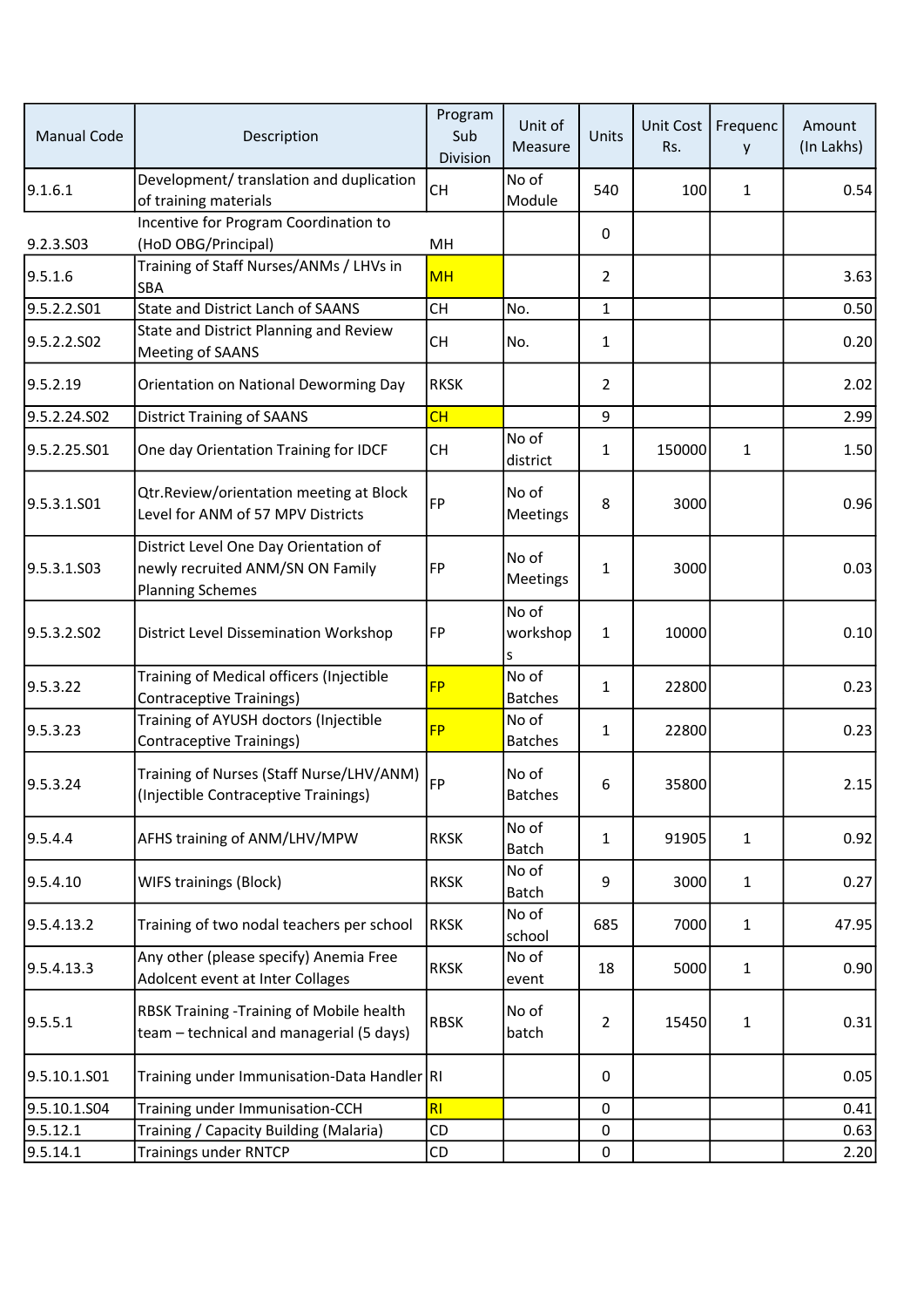| <b>Manual Code</b> | Description                                                                 | Program<br>Sub<br>Division | Unit of<br>Measure    | Units          | Unit Cost<br>Rs. | Frequenc<br>y | Amount<br>(In Lakhs) |
|--------------------|-----------------------------------------------------------------------------|----------------------------|-----------------------|----------------|------------------|---------------|----------------------|
| 9.5.17.1           | Training of doctors and staff at DH Level<br>under NPHCE                    | <b>NCD</b>                 |                       | 0              |                  |               | 0.80                 |
| 9.5.18.1.1         | Orientation of Stakeholder organizations                                    | <b>NCD</b>                 |                       | 0              |                  |               | 0.40                 |
| 9.5.18.1.2         | Training of Health Professionals                                            | <b>NCD</b>                 |                       | $\mathbf 0$    |                  |               | 0.40                 |
| 9.5.18.1.3         | <b>Orientation of Law Enforcers</b>                                         | <b>NCD</b>                 |                       | 0              |                  |               | 0.60                 |
| 9.5.18.1.4         | Other Trainings/Orientations - sessions<br>incorporated in other's training | <b>NCD</b>                 |                       | 0              |                  |               | 1.30                 |
| 9.5.19.2           | District NCD Cell                                                           | <b>NCD</b>                 |                       | 0              |                  |               | 3.00                 |
| 9.5.25.3           | Kayakalp Trainings                                                          | QA                         | <b>Batch</b>          | $\mathbf{1}$   | 33000            | $\mathbf{1}$  | 0.33                 |
| 9.5.26.2           | Training cum review meeting for HMIS &<br><b>MCTS at District level</b>     | MIS                        |                       | 0              |                  |               | 0.42                 |
| 9.5.26.3           | Training cum review meeting for HMIS &<br>MCTS at Block level               | <b>MIS</b>                 |                       | 0              |                  |               | 1.45                 |
| 9.5.27.4.S01       | Cost of Yoga Sessions                                                       | <b>CP</b>                  |                       | 0              |                  |               | 5.14                 |
| 2                  | 9.5.29.13.S04.0 Scaling up Nurse Mentoring Program<br>Honorarium            | MH                         |                       | 8              |                  |               | 4.80                 |
| 3                  | 9.5.29.13.S04.0 Scaling up Nurse Mentoring Program<br>Yearly TA DA          | MH                         |                       | 8              |                  |               | 0.24                 |
| 4                  | 9.5.29.13.S04.0 Scaling up Nurse Mentoring Program<br>Register              | MH                         |                       | 8              |                  |               | 0.02                 |
| 5                  | 9.5.29.13.S04.0 Scaling up Nurse Mentoring Program Mini<br>Skill Lab        | MH                         |                       | $\overline{2}$ |                  |               | 2.00                 |
| 10.1.1             | Maternal Death Review (both in<br>institutions and community)               | MH                         | No of<br><b>CBMDR</b> | 53             | 600              | $\mathbf{1}$  | 0.32                 |
| 11.3               | Targeting Naturally Occurring Gathering of<br>People/ Health Mela           |                            |                       | $\overline{2}$ |                  |               | 13.00                |
| 11.5.1             | Media Mix of Mid Media/ Mass Media                                          | <b>IEC</b>                 |                       | $\mathbf{2}$   |                  |               | 1.00                 |
| 11.5.4.SO2         | Celebration of New Born Care Week                                           | CH                         | No of<br>district     | $\mathbf{1}$   | 50000            | $\mathbf{1}$  | 0.50                 |
| 11.5.4.503         | Celebration of Breastfeeding Week                                           | <b>CH</b>                  | No of<br>district     | $\mathbf{1}$   | 40000            | $\mathbf{1}$  | 0.40                 |
| 11.5.4.S05         | District Level IEC/BCC Activity Under<br><b>SAANS</b>                       | <b>CH</b>                  | No.                   | $\mathbf{1}$   | 200000           |               | 2.00                 |
| 11.6.3             | IEC & promotional activities for World<br>Population Day celebration        | <b>IEC/FP</b>              | No of<br>events       | 9              |                  |               | 1.52                 |
| 11.6.4             | IEC & promotional activities for Vasectomy<br>Fortnight celebration         | <b>IEC/FP</b>              | No of<br>events       | 9              |                  |               | 0.92                 |
| 11.8.2             | Any other IEC/BCC activities (Wall Painting<br>, Banner & Poster)           | IEC                        |                       | 0              |                  |               | 2.09                 |
| 11.9.1.S01         | Creating awareness on declining sex ratio<br>issue (PNDT)- Block Level      | <b>IEC/PNDT</b>            | No of<br>Events       | 16             | 10000            |               | 1.60                 |
| 11.9.1.SO2         | Creating awareness on declining sex ratio<br>issue (PNDT)- District Level   | <b>IEC/PNDT</b>            | No of<br>Events       | 1              | 25000            |               | 0.25                 |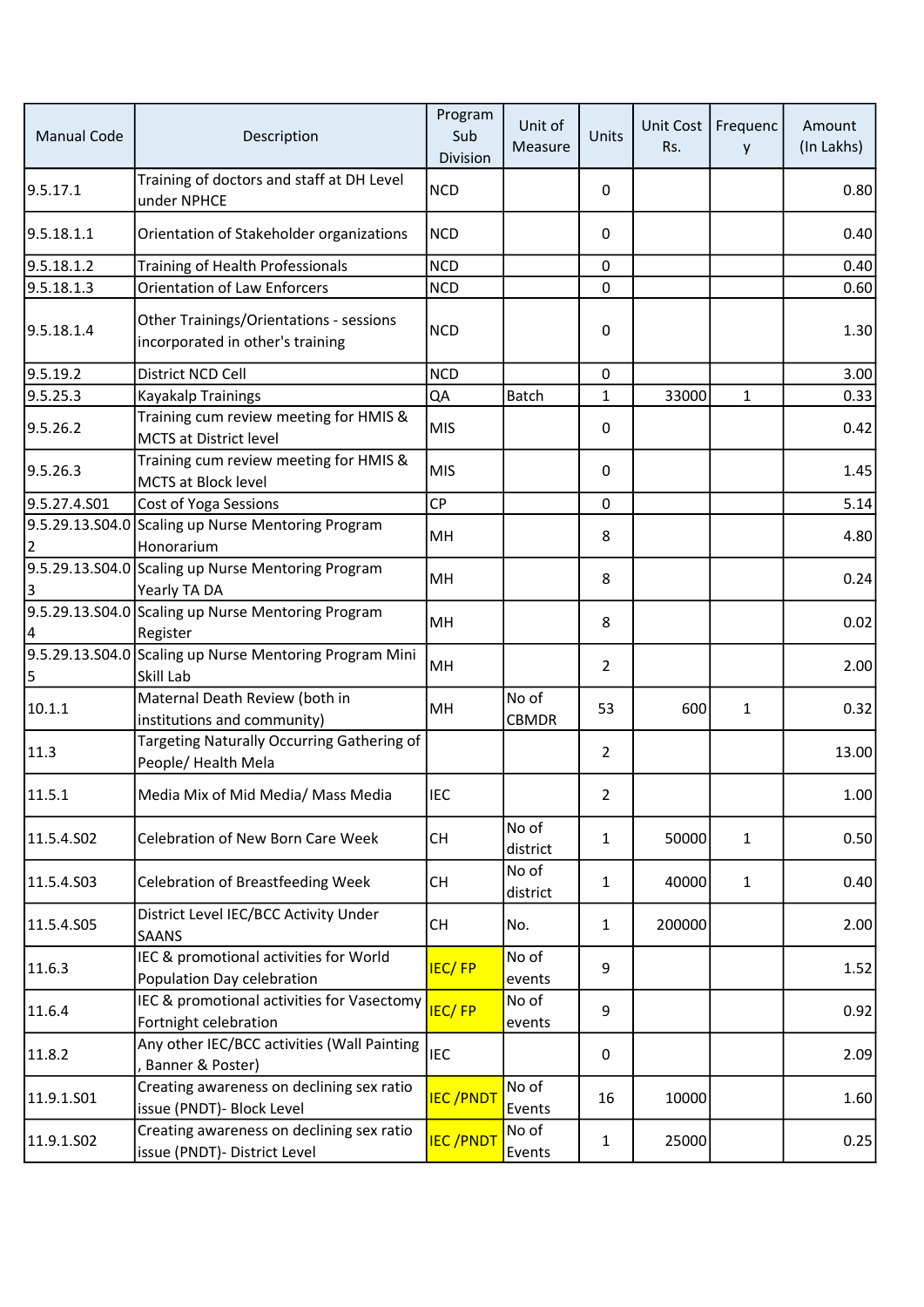| <b>Manual Code</b> | Description                                                                                                                                          | Program<br>Sub<br><b>Division</b> | Unit of<br>Measure | Units        | Unit Cost<br>Rs. | Frequenc<br>y | Amount<br>(In Lakhs) |
|--------------------|------------------------------------------------------------------------------------------------------------------------------------------------------|-----------------------------------|--------------------|--------------|------------------|---------------|----------------------|
| 11.10.1.501        | Donor Refreshment amount                                                                                                                             | <b>BLOOD</b><br><b>CELL</b>       | No of<br>donation  | $\mathbf{0}$ | 25               | $\mathbf{1}$  | 0.11                 |
| 11.10.1.502        | <b>Blood donation Camp</b>                                                                                                                           | <b>BLOOD</b><br><b>CELL</b>       | No of<br>camp      | 0            | 2500             | $\mathbf{1}$  | 0.15                 |
| 11.10.1.S03        | Travel & Communication Expenses for BB<br><b>Counselors PRO BCTV</b>                                                                                 | <b>BLOOD</b><br><b>CELL</b>       |                    | $\mathbf{0}$ |                  |               | 0.18                 |
| 11.14.1            | Health Education & Publicity for NIDDCP                                                                                                              | <b>IEC</b>                        |                    | $\mathbf{0}$ |                  |               | 0.26                 |
| 11.15.1            | IEC/BCC for Malaria                                                                                                                                  | <b>IEC</b>                        |                    | $\mathbf 0$  |                  |               | 0.35                 |
| 11.15.2            | IEC/BCC for Social mobilization (Dengue<br>and Chikungunya)                                                                                          | <b>IEC</b>                        |                    | 0            |                  |               | 0.20                 |
| 11.16.1            | IEC/BCC: Mass media, Outdoor media,<br>Rural media, Advocacy media for NLEP                                                                          | CD                                |                    | 0            |                  |               | 0.98                 |
| 11.17.1            | ACSM (State & district)                                                                                                                              | <b>IEC</b>                        |                    | $\mathbf 0$  |                  |               | 5.27                 |
| 11.19.1            | Translation of IEC material and distribution IEC                                                                                                     |                                   |                    | 0            |                  |               | 0.50                 |
| 11.20.2            | Celebration of days-ie International Day<br>for older persons                                                                                        | <b>IEC</b>                        |                    | 0            |                  |               | 1.00                 |
| 11.21.1            | <b>IEC/SBCC for NTCP</b>                                                                                                                             | <b>IEC</b>                        |                    | $\mathbf 0$  |                  |               | 1.50                 |
| 11.22.2            | IEC/BCC for District NCD Cell                                                                                                                        | <b>IEC</b>                        |                    | 0            |                  |               | 0.50                 |
| 11.24.1            | IEC activities for Health & Wellness centre<br>(H&WC)                                                                                                | <b>IEC</b>                        |                    | 0            |                  |               | 20.50                |
| 11.24.3.4          | State-level IEC Campaigns/Other IEC<br>Campaigns                                                                                                     | <b>IEC</b>                        |                    | 14           |                  |               | 2.60                 |
| 11.24.4.1          | <b>IEC/BCC under NRCP: Rabies Awareness</b><br>and DO'S and Don'ts in the event of Animal<br><b>Bites</b>                                            |                                   |                    | $\Omega$     |                  |               | 2.87                 |
| 12.1.1             | Printing of MDR formats                                                                                                                              | MH                                |                    | 110          |                  |               | 0.03                 |
| 12.1.2             | Printing of MCP cards, safe motherhood<br>booklets etc.                                                                                              | MH                                | No of<br>cards     | 65100        | 17               | $\mathbf{1}$  | 11.07                |
| 12.1.3             | Printing of labor room registers and<br>casesheets/ LaQshya related printing                                                                         | MH                                | No of<br>casesheet | 23000        | 10               | $\mathbf{1}$  | 2.30                 |
| 12.1.5             | Any other (Printing of CAC Format)                                                                                                                   | FP/CAC                            | No of<br>formats   | 175          |                  |               | 0.26                 |
| 12.2.4             | Printing of Child Death Review formats                                                                                                               | <b>CH</b>                         |                    | 11340        |                  |               | 0.06                 |
| 12.2.5             | Printing of compliance cards and reporting<br>formats for National Iron Plus Initiative-for<br>6-59 months age group and for 5-10 years<br>age group | СH                                | No of<br>format    | #####        | 1                | $\mathbf{1}$  | 1.47                 |
| 12.2.6             | Printing of IEC materials and reporting<br>formats etc. for National Deworming Day                                                                   | <b>RKSK</b>                       |                    | 2            |                  |               | 6.31                 |
| 12.2.7             | Printing of IEC Materials and monitoring<br>formats for IDCF                                                                                         | <b>CH</b>                         | No of<br>District  | 1            | 118000           | $\mathbf{1}$  | 1.18                 |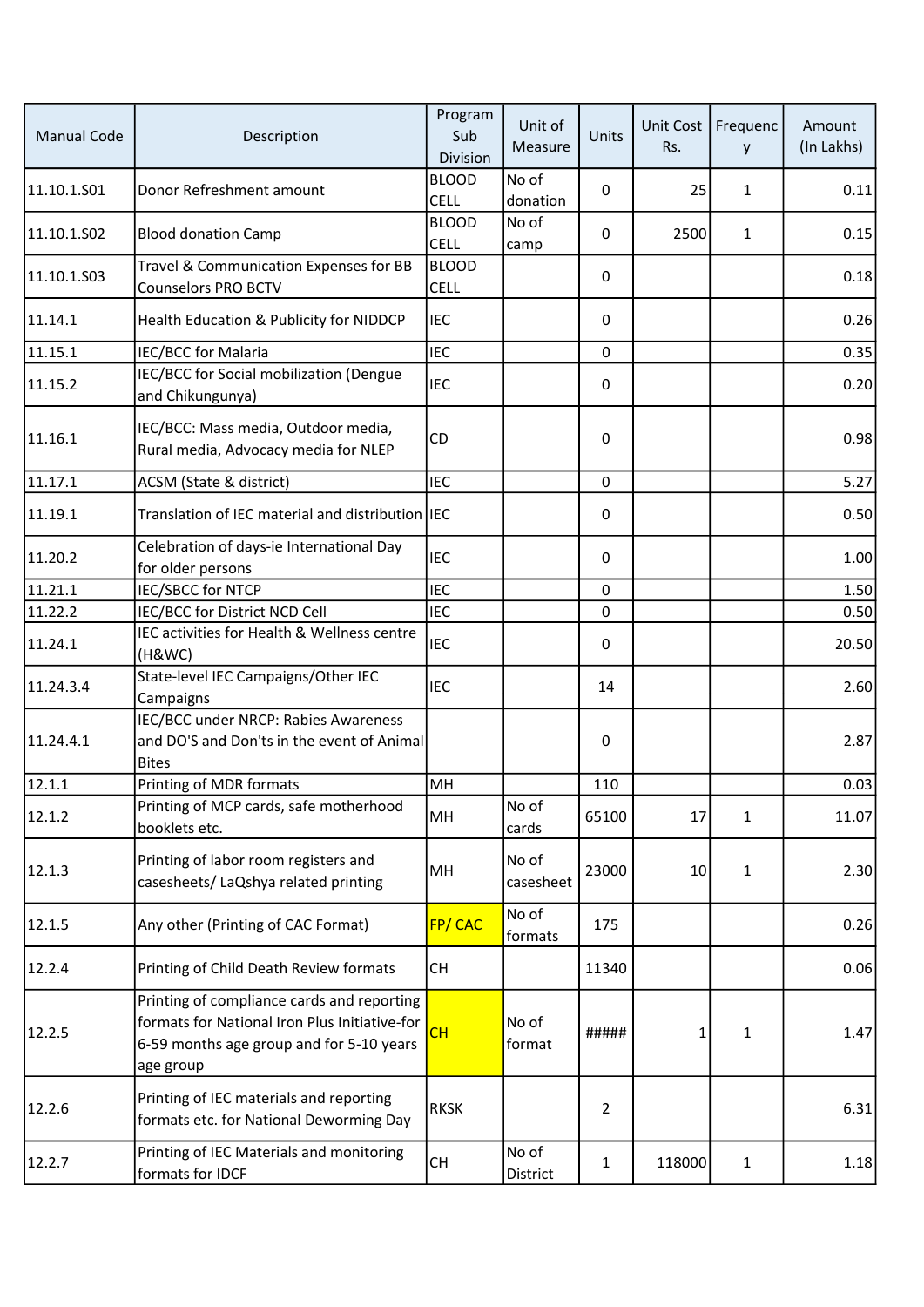| <b>Manual Code</b> | Description                                                                                 | Program<br>Sub<br>Division  | Unit of<br>Measure            | Units          | <b>Unit Cost</b><br>Rs. | Frequenc<br>y | Amount<br>(In Lakhs) |
|--------------------|---------------------------------------------------------------------------------------------|-----------------------------|-------------------------------|----------------|-------------------------|---------------|----------------------|
| 12.2.10            | Printing (SNCU data management)                                                             | CH                          | No of<br>SNCU                 | 1              | 100000                  | $\mathbf{1}$  | 1.00                 |
| 12.2.11            | Printing of HBNC referral cards and other<br>formats                                        | <b>CH</b>                   | No. of<br>format              | #####          | 0.5                     | $\mathbf{1}$  | 2.13                 |
| 12.3.3             | Printing of FP Manuals, Guidelines, etc.                                                    | FP                          | No of<br>formats              | 0              |                         |               | 1.62                 |
| 12.5.4             | Printing of RBSK card and registers                                                         | <b>RBSK</b>                 | No of<br>children             | #####          |                         |               | 5.32                 |
| 12.5.6             | Any other (Printing of Banner and Sticker<br>under RBSK)                                    | <b>RBSK</b>                 |                               | 54             |                         |               | 0.06                 |
| 12.7.1             | Printing of ASHA diary                                                                      | <b>CP</b>                   |                               | 1687           |                         |               | 2.95                 |
| 12.7.2             | Printing of ASHA Modules and formats                                                        | <b>CP</b>                   |                               | 0              |                         |               | 0.51                 |
| 12.7.3             | Printing of CBAC format                                                                     | CP                          |                               | $\mathbf 0$    |                         |               | 14.71                |
| 12.8.1             | Printing of cards for screening of children<br>for hemoglobinopathies                       | <b>BLOOD</b><br><b>CELL</b> |                               | 0              |                         |               | 0.25                 |
| 12.9.1             | Printing of HMIS Formats                                                                    | MIS                         |                               | $\mathbf 0$    |                         |               | 0.38                 |
| 12.9.3             | Printing of MCTS follow-up formats/<br>services due list/ work plan                         | MIS                         |                               | 1492           |                         |               | 0.54                 |
| 12.10.1            | Printing and dissemination of<br>Immunization cards, tally sheets,<br>monitoring forms etc. | <b>RI</b>                   | No of<br>Benificiary          | 60930          | 10                      | $\mathbf{1}$  | 6.09                 |
| 12.13.2            | Printing                                                                                    | CD                          |                               | $\mathbf 0$    |                         |               | 1.93                 |
| 12.14.1            | Printing of Challan Books under NTCP                                                        |                             |                               | 0              |                         |               | 0.21                 |
| 12.17.5.S02        | Printing of form P,L, S under IDSP progrm                                                   |                             |                               | 0              |                         |               | 0.30                 |
| 13.2.1             | Assessments                                                                                 | QA                          |                               | $\overline{2}$ |                         |               | 0.20                 |
| 14.1.1.3.503       | District Logistic Manager                                                                   | <b>FP</b>                   | No.                           | $\mathbf{1}$   |                         |               | 4.41                 |
| 14.1.1.4           | Annual increment for all the existing<br>positions                                          |                             |                               | $\mathbf{1}$   |                         |               | 0.21                 |
| 14.2.3.SO2         | Implementation of FP-LMIS District-<br><b>Transportation Cost</b>                           | <b>FP</b>                   | Lumpsum<br>p                  | 1              |                         |               | 0.68                 |
| 14.2.3.S06         | Procurement of Desktops and UPS Printers-<br>District                                       | FP                          | No.                           | $\mathbf{1}$   | 50000                   |               | 0.50                 |
| 14.2.5             | Alternative Vaccine Delivery in other areas RI                                              |                             | No of AVD                     | 32400          | 90                      |               | 29.16                |
| 14.2.6             | POL for vaccine delivery from State to<br>district and from district to PHC/CHCs            | RI                          | No of<br><b>Districts</b>     | $\mathbf{1}$   | 200000                  | $\mathbf{1}$  | 2.00                 |
| 14.2.7             | Cold chain maintenance                                                                      | RI                          | No of cold<br>chain<br>points | 0              |                         |               | 0.31                 |
| 14.2.12            | Drug transportation charges                                                                 | CD                          |                               | 0              |                         |               | 0.48                 |
| 15.3.2             | Inter-sectoral convergence                                                                  | CD                          |                               | 0              |                         |               | 0.05                 |
| 15.5.3             | Private Provider Incentive                                                                  | CD                          |                               | 0              |                         |               | 9.82                 |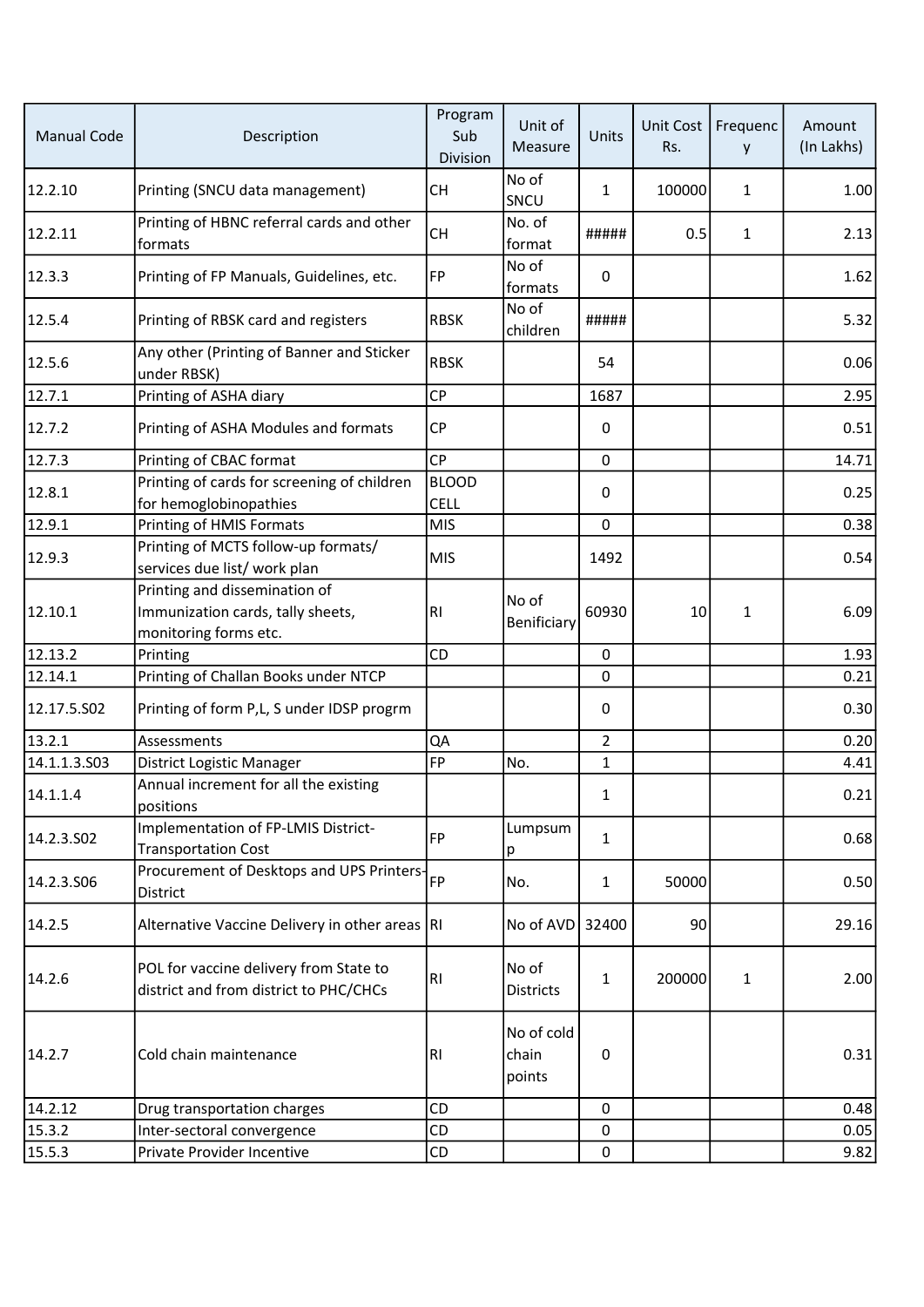| <b>Manual Code</b> | Description                                                                                                         | Program<br>Sub<br>Division | Unit of<br>Measure        | Units        | <b>Unit Cost</b><br>Rs. | Frequenc<br>y | Amount<br>(In Lakhs) |
|--------------------|---------------------------------------------------------------------------------------------------------------------|----------------------------|---------------------------|--------------|-------------------------|---------------|----------------------|
| 15.6.1             | Reimbursement for cataract operation for<br><b>NGO and Private Practitioners</b>                                    | <b>NCD</b>                 |                           | 0            |                         |               | 3.11                 |
| 16.1.1.1.1         | State - Health Action Plan                                                                                          | PM                         | No of<br><b>Booklet</b>   | 27           | 300                     | $\mathbf{1}$  | 0.08                 |
| 16.1.1.4           | Prepare detailed operational plan for RBSK<br>across districts (including cost of plan)                             | <b>RBSK</b>                | No of<br><b>Blocks</b>    | 8            | 500                     | $\mathbf{1}$  | 0.04                 |
| 16.1.1.6           | To develop micro plan at sub-centre level                                                                           | RI                         | <b>No</b>                 | 182          | 100                     | 1             | 0.18                 |
| 16.1.1.7           | For consolidation of micro plans at block<br>level                                                                  | R <sub>l</sub>             | No                        | 11           | 1000                    | $\mathbf{1}$  | 0.11                 |
| 16.1.2.1.6         | Review meetings/ workshops under RKSK                                                                               | <b>RKSK</b>                |                           | 4            |                         |               | 0.20                 |
| 16.1.2.1.7         | RBSK Convergence/Monitoring meetings                                                                                | <b>RBSK</b>                | No of<br>Meetings         | 3            | 500                     | 3             | 0.12                 |
| 16.1.2.1.14        | Quarterly review meetings exclusive for RI<br>at district level with Block MOs, CDPO, and RI<br>other stake holders |                            | No of<br>participan<br>ts | 117          | 100                     | $\mathbf{1}$  | 0.12                 |
| 16.1.2.1.15        | Quarterly review meetings exclusive for RI<br>at block level                                                        | R1                         | No of<br>participan<br>ts | 2319         | 75                      | 1             | 1.74                 |
| 16.1.2.1.16        | <b>IDSP Meetings</b>                                                                                                |                            |                           | $\mathbf 0$  |                         |               | 0.04                 |
| 16.1.2.1.22        | Monthly meeting with the hospital staff                                                                             |                            |                           | 0            |                         |               | 0.48                 |
|                    | 16.1.2.1.28.501 District Level MDR Review Meeting                                                                   | MH                         | No of<br>meetings         | 6            | 3000                    | 1             | 0.18                 |
| 16.1.2.2.3         | State/ District Quality Assurance Unit<br>(Monitoring & Supervision)                                                | QA                         | Vehicle                   | $\mathbf{1}$ |                         |               | 3.60                 |
| 16.1.2.2.5         | Monitoring, Evaluation & Supervision<br>(Malaria)                                                                   |                            |                           | 0            |                         |               | 2.13                 |
| 16.1.2.2.6         | Monitoring/supervision and Rapid<br>response (Dengue and Chikungunya)                                               |                            |                           | 0            |                         |               | 1.98                 |
| 16.1.2.2.12        | District NCD Cell                                                                                                   |                            |                           | $\mathbf 0$  |                         |               | 1.13                 |
| 16.1.2.2.13        | <b>Supervision and Monitoring</b>                                                                                   |                            |                           | $\Omega$     |                         |               | 2.20                 |
| 16.1.2.2.14        | Monitoring Committee on Section 5                                                                                   |                            |                           | 0            |                         |               | 0.03                 |
| 16.1.2.2.16        | Monitoring and Surveillance (review<br>meetings, Travel) under NRCP                                                 |                            |                           | $\mathbf 0$  |                         |               | 0.50                 |
| 16.1.3.1.1         | Mobility Support for SPMU/State                                                                                     |                            |                           | 0            |                         |               | 0.54                 |
| 16.1.3.1.2         | Mobility and communication support for<br>RKSK district coordinator/ consultant                                     | <b>RKSK</b>                |                           | $\mathbf{1}$ |                         |               | 0.93                 |
| 16.1.3.1.13        | <b>Vehicle Operation (POL)</b>                                                                                      |                            |                           | 0            |                         |               | 1.68                 |
| 16.1.3.1.14        | Vehicle hiring                                                                                                      |                            |                           | 0            |                         |               | 2.76                 |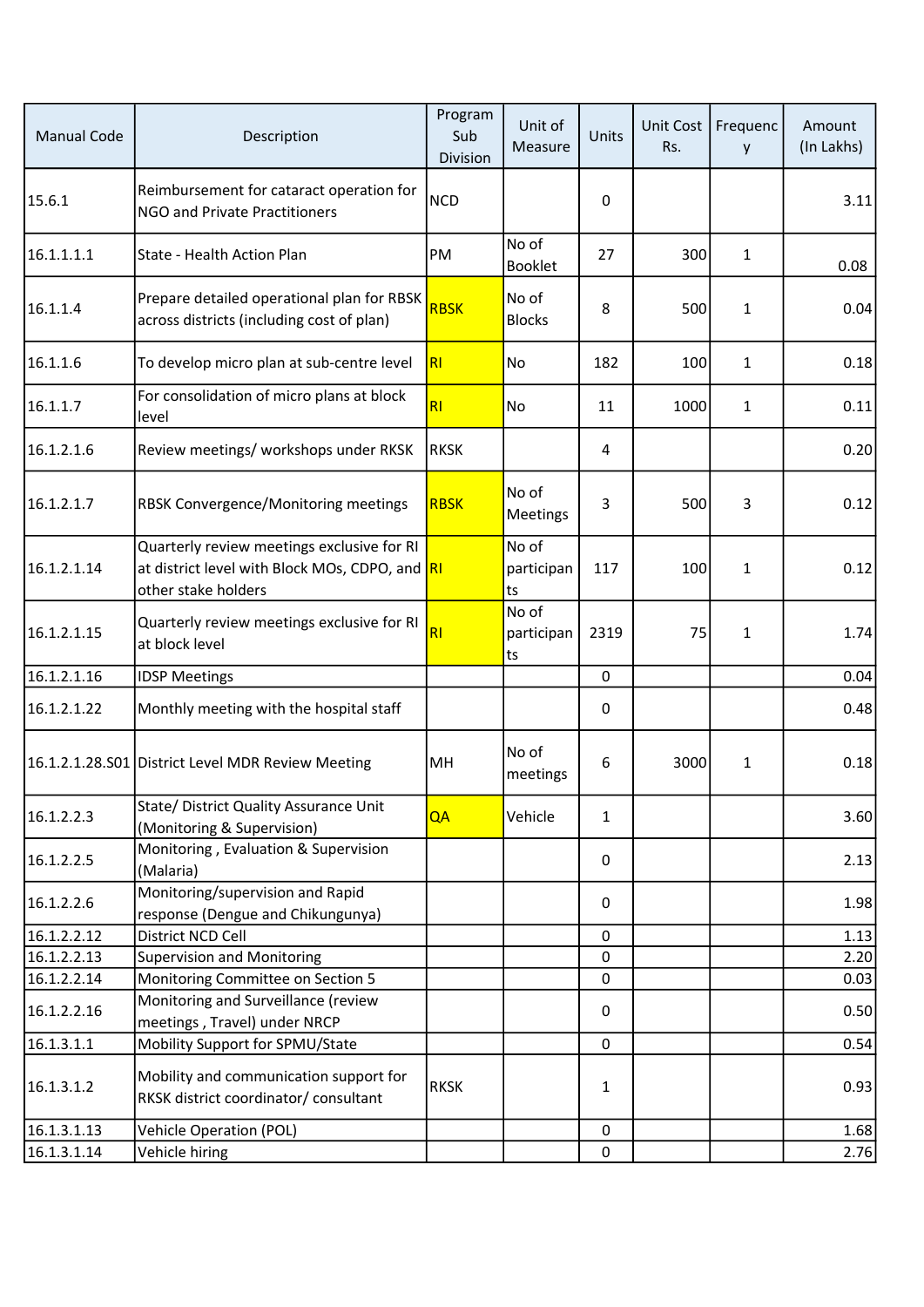| <b>Manual Code</b> | Description                                                                                                                                        | Program<br>Sub<br>Division | Unit of<br>Measure | Units        | Unit Cost<br>Rs. | Frequenc<br>y | Amount<br>(In Lakhs) |
|--------------------|----------------------------------------------------------------------------------------------------------------------------------------------------|----------------------------|--------------------|--------------|------------------|---------------|----------------------|
| 16.1.3.1.15        | <b>Tobacco Cessation Centre (TCC): Mobility</b><br>support                                                                                         |                            |                    | 0            |                  |               | 0.60                 |
| 16.1.3.3.1         | PM activities for World Population Day'<br>celebration (Only mobility cost): funds<br>earmarked for district level activities                      | <b>FP</b>                  | No of<br>events    | $\mathbf{1}$ | 20000            |               | 0.20                 |
| 16.1.3.3.2         | PM activities for Vasectomy Fortnight<br>celebration (Only mobility cost): funds<br>earmarked for district level activities                        | <b>FP</b>                  | No of<br>events    | $\mathbf{1}$ | 5000             |               | 0.05                 |
| 16.1.3.3.3         | Mobility Support for DPMU/District                                                                                                                 |                            |                    | $\mathbf 0$  |                  |               | 7.92                 |
| 16.1.3.3.5         | Mobility Costs for ASHA Resource<br>Centre/ASHA Mentoring Group (Kindly<br>Specify)                                                                |                            |                    | 1            |                  |               | 0.10                 |
| 16.1.3.3.7         | Mobility Support for supervision for<br>district level officers.                                                                                   | RI                         | No                 | $\mathbf 0$  |                  |               | 1.91                 |
| 16.1.3.3.8         | MOBILITY: Travel Cost, POL, etc. during<br>outbreak investigations and field visits for<br>monitoring programme activities at DSU<br>on need basis |                            |                    | $\mathbf{0}$ |                  |               | 3.00                 |
| 16.1.3.3.10        | Travel expenses - Contractual Staff at<br>District level                                                                                           |                            |                    | 0            |                  |               | 0.60                 |
| 16.1.3.3.11        | Mobility Support: District Cell                                                                                                                    |                            |                    | $\mathbf 0$  |                  |               | 1.33                 |
| 16.1.3.3.13        | Miscellaneous/Travel                                                                                                                               |                            |                    | $\pmb{0}$    |                  |               | 0.50                 |
| 16.1.3.3.14        | <b>Enforcement Squads</b>                                                                                                                          |                            |                    | 0            |                  |               | 0.10                 |
| 16.1.3.3.15        | District Tobacco Control Cell (DTCC):<br><b>Mobility Support</b>                                                                                   |                            |                    | 0            |                  |               | 3.60                 |
| 16.1.3.3.16        | District NCD Cell (TA, DA, POL)                                                                                                                    |                            |                    | 0            |                  |               | 0.66                 |
|                    | 16.1.3.3.17.501 Mission Parivar Vikas Campaign                                                                                                     | <b>FP</b>                  | No of<br>campaign  | 28           | 1000             |               | 0.28                 |
| 16.1.3.4.1         | PM activities for World Population Day'<br>celebration (Only mobility cost): funds<br>earmarked for block level activities                         | <b>FP</b>                  | No of<br>events    | 8            | 1000             |               | 0.08                 |
| 16.1.3.4.2         | PM activities for Vasectomy Fortnight<br>celebration (Only mobility cost): funds<br>earmarked for block level activities                           | <b>FP</b>                  | No of<br>events    | 8            | 1000             |               | 0.08                 |
| 16.1.3.4.3.501     | Mobility for Supportive Supervision At<br><b>Block Level-M&amp;E</b>                                                                               | ME                         |                    | 0            |                  |               | 31.68                |
| 16.1.3.4.3.502     | Mobility Support & Commnication cost for<br><b>BCPM</b>                                                                                            | CP                         |                    | 0            |                  |               | 4.90                 |
| 16.1.3.4.5.S01     | <b>Communication Cost for HWC Staff</b>                                                                                                            | CP                         |                    | 0            |                  |               | 2.91                 |
| 16.1.3.5.1.501     | TA/DA of HWC Staff                                                                                                                                 | $\mathsf{CP}$              |                    | $\pmb{0}$    |                  |               | 2.91                 |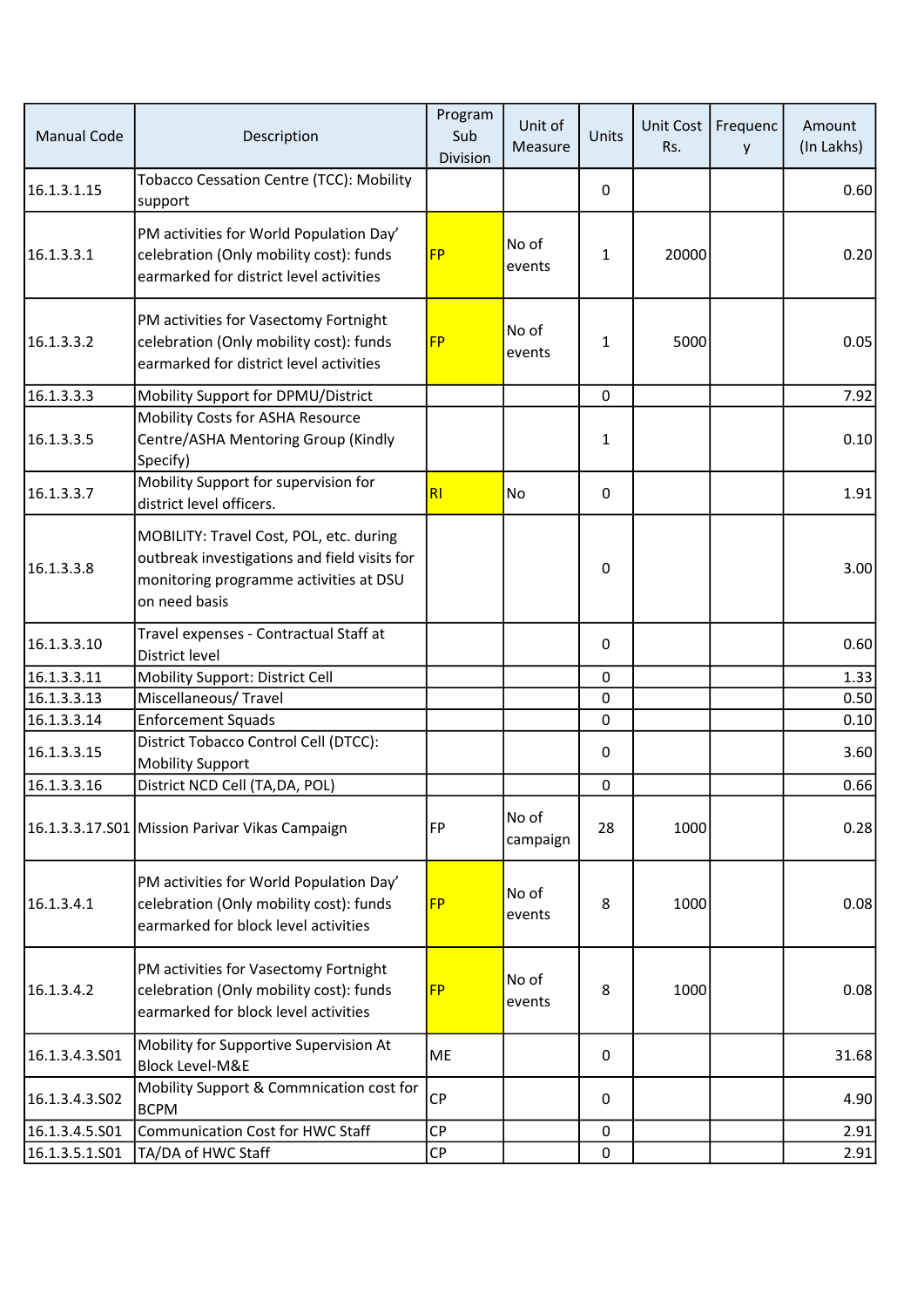| <b>Manual Code</b>     | Description                                                                                                        | Program<br>Sub<br>Division | Unit of<br>Measure              | Units        | Unit Cost<br>Rs. | Frequenc<br>y | Amount<br>(In Lakhs) |
|------------------------|--------------------------------------------------------------------------------------------------------------------|----------------------------|---------------------------------|--------------|------------------|---------------|----------------------|
| 16.1.3.5.1.S02         | Travel expenses for regular staff under<br><b>NLEP</b>                                                             | <b>CD</b>                  |                                 | $\mathbf{0}$ |                  |               | 0.40                 |
| 16.1.4.1.1             | JSY Administrative Expenses                                                                                        | <b>MH</b>                  |                                 | $\mathbf 0$  |                  |               | 12.50                |
| 16.1.4.1.5             | Office expenses on telephone, fax,<br>Broadband Expenses & Other<br>Miscellaneous Expenditures                     |                            |                                 | 0            |                  |               | 0.60                 |
| 16.1.4.1.10            | <b>Office Operation (Miscellaneous)</b>                                                                            |                            |                                 | 0            |                  |               | 2.20                 |
| 16.1.4.1.11            | Tobacco Cessation Centre (TCC): Office<br>Expenses                                                                 |                            |                                 | 0            |                  |               | 0.50                 |
| 16.1.4.2.1             | District Quality Assurance Unit<br>(Operational cost)                                                              | QA                         |                                 | 0            |                  |               | 4.92                 |
| 16.1.4.2.4             | Office operation & Maintenance - District<br>Cell                                                                  |                            |                                 | $\mathbf{0}$ |                  |               | 0.42                 |
| 16.1.4.2.5             | District Cell - Consumables                                                                                        |                            |                                 | $\mathbf 0$  |                  |               | 0.42                 |
| 16.1.4.2.6             | Operational expenses of the district centre<br>: rent, telephone expenses, website etc.                            |                            |                                 | 0            |                  |               | 0.10                 |
| 16.1.4.2.8             | District Tobacco Control Cell (DTCC):<br>Misc./Office Expenses                                                     |                            |                                 | $\mathbf{0}$ |                  |               | 4.00                 |
| 16.1.4.2.9             | District NCD Cell (Contingency)                                                                                    |                            |                                 | 0            |                  |               | 1.00                 |
| 16.1.4.3.1             | SNCU Data management (excluding HR)                                                                                | CH.                        | No of<br>SNCU                   | $\mathbf{1}$ | 60000            | $\mathbf{1}$  | 0.60                 |
| 16.1.5.2.1             | Minor repairs and AMC of IT/office<br>equipment supplied under IDSP                                                |                            |                                 | 0            |                  |               | 0.05                 |
| 16.1.5.3.1             | PM activities under Micronutrient<br><b>Supplementation Programme</b>                                              |                            |                                 | $\mathbf{0}$ |                  |               | 0.92                 |
| 16.1.5.3.3             | Concurrent Audit system                                                                                            |                            |                                 | $\mathbf 0$  |                  |               | 1.02                 |
| 16.1.5.3.11            | <b>District level Coordination Committee</b>                                                                       |                            |                                 | 0            |                  |               | 0.02                 |
|                        | DPMU Operational Cost (inclusive of Rs.<br>16.1.5.3.16.S05 10000/ district / month for RBSK DEIC<br>Manager TA DA) |                            |                                 | 1            |                  |               | 13.11                |
|                        | 16.1.5.3.16.S06 BPMU Oprational Cost                                                                               |                            |                                 | 8            |                  |               | 15.88                |
|                        | 16.1.5.3.16.S09 Oprational Cost for RBSK                                                                           | <b>RBSK</b>                | No of<br><b>DEIC</b><br>Manager | 0            | 10000            | $\mathbf{1}$  | 0.10                 |
|                        | 16.1.5.3.16.S10 Operational cost of RBSK-MHT                                                                       | <b>RBSK</b>                | No of<br>teams                  | 0            | 1500             | $\mathbf{1}$  | 0.24                 |
| 16.1.5.3.16.S15        | Office & Administrative Expence for State<br>& District Rabies Program                                             |                            |                                 | 0            |                  |               | 0.08                 |
| 16.1.5.3.16.S18        | Office operational cost & other office<br>expences unedr NPCB                                                      | <b>NCD</b>                 |                                 | 0            |                  |               | 0.93                 |
| 16.1.5.3.16.522<br>.04 | Pol & Opex of DG set of Vaccine Storage at<br>District level & other Cold Chain Point<br>under RI                  | RI                         |                                 | 0            |                  |               | 0.70                 |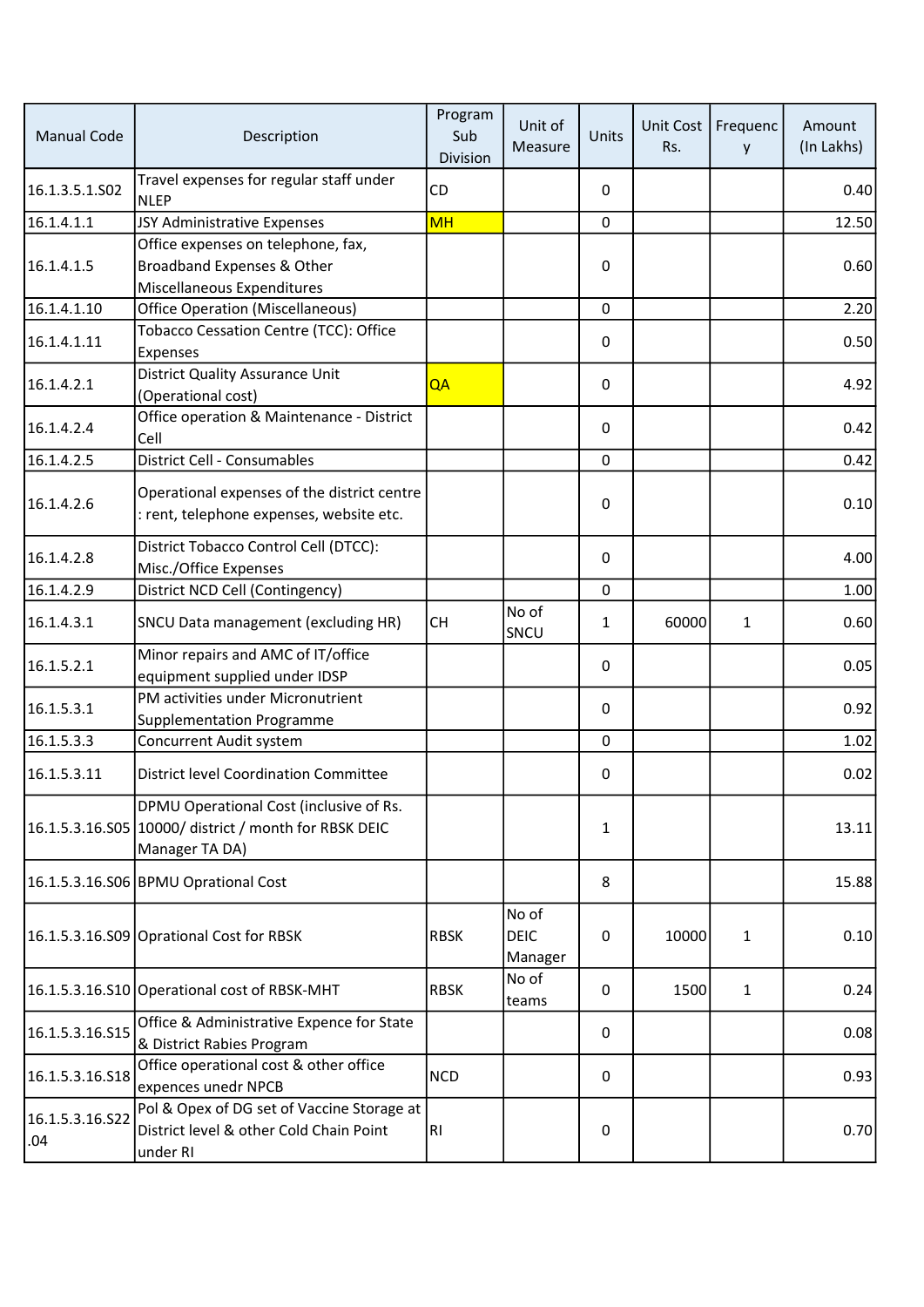| <b>Manual Code</b>     | Description                                                             | Program<br>Sub<br>Division | Unit of<br>Measure | Units          | Unit Cost<br>Rs. | Frequenc<br>y | Amount<br>(In Lakhs) |
|------------------------|-------------------------------------------------------------------------|----------------------------|--------------------|----------------|------------------|---------------|----------------------|
| 16.2.1.SO <sub>2</sub> | Data Entry Operator                                                     | FP / PNDT                  | No.                | $\mathbf{1}$   |                  |               | 2.27                 |
| 16.3.2.501             | Mobility Support for HMIS & MCTS Block<br>Level                         | <b>MIS</b>                 |                    | 0              |                  |               | 0.29                 |
| 16.3.3.501             | Operational cost for HMIS & MCTS-AMC                                    | MIS                        |                    | $\Omega$       |                  |               | 0.84                 |
| 16.3.3.502             | Operational cost for HMIS & MCTS-<br>Internet                           | <b>MIS</b>                 |                    | 0              |                  |               | 1.32                 |
| 16.3.3.503             | Operational cost for HMIS & MCTS-Office<br>Expenditure                  | MIS                        |                    | 0              |                  |               | 1.80                 |
| 16.3.3.S04             | Operational cost for HMIS & MCTS-<br>Recurring Charges for ANMOL Tablet | <b>MIS</b>                 |                    | 199            |                  |               | 7.16                 |
| 16.4.1.1.S09           | Chowkidar Cum Peon-Div PMU                                              | PM                         |                    | 0              |                  |               |                      |
| 16.4.2.1.1.S01         | District Programme Manager                                              | PM                         |                    | $\mathbf{1}$   |                  |               | 6.39                 |
| 16.4.2.1.1.502         | <b>District Community Process Manager</b>                               | PM                         |                    | 1              |                  |               | 5.23                 |
| 16.4.2.1.1.504         | <b>District Accounts Manager</b>                                        | PM                         |                    | 1              |                  |               | 5.36                 |
| 16.4.2.1.1.S05         | District Data Cum Account Assistant                                     | PM                         |                    | 1              |                  |               | 3.61                 |
| 16.4.2.1.1.S06         | <b>DEIC</b> manager                                                     | <b>RBSK</b>                |                    | $\mathbf{1}$   |                  |               | 4.37                 |
| 16.4.2.1.1.509         | <b>Support Staff</b>                                                    | PM                         |                    | $\mathbf{1}$   |                  |               | 1.76                 |
| 16.4.2.1.2.501         | <b>RKSK Consultant</b>                                                  | <b>RKSK</b>                |                    | $\mathbf{1}$   |                  |               | 4.39                 |
| 16.4.2.1.2.502         | District Consultant(MH)                                                 | MH                         |                    | $\mathbf{1}$   |                  |               | 4.94                 |
| 16.4.2.1.2.504         | <b>District Hospital Quality Manager</b>                                | QA                         |                    | $\overline{2}$ |                  |               | 9.72                 |
| 16.4.2.1.2.S05         | <b>District Consultant Quality Assurance</b>                            | QA                         |                    | 1              |                  |               | 4.80                 |
| 16.4.2.1.7.S01         | <b>Accountant District Hospital</b>                                     | FD                         |                    | $\mathbf{1}$   |                  |               | 2.95                 |
| 16.4.2.1.8.501         | Programme cum Admin. Asst.                                              | QA                         |                    | $\mathbf{1}$   |                  |               | 1.64                 |
| 16.4.2.2.2.S01         | District Epidemiologist-CD-IDSP                                         | CD                         |                    | 0              |                  |               | 6.60                 |
| 16.4.2.2.2.505         | <b>District VBD Consultant</b>                                          | CD                         |                    | 0              |                  |               | 5.12                 |
| 16.4.2.2.4.501         | <b>Sr PMDT-TB HIV Coodinators</b>                                       | CD                         |                    | 0              |                  |               | 4.47                 |
| 16.4.2.2.4.S02         | PPM Coordinator                                                         | CD                         |                    | 0              |                  |               | 4.48                 |
| 16.4.2.2.4.S03         | District Programme Coordinator                                          | CD                         |                    | 0              |                  |               | 5.33                 |
| 16.4.2.2.5.S01         | District Data Manager-CD-IDSP                                           | CD                         |                    | 0              |                  |               | 3.40                 |
| 16.4.2.2.6.S01         | Senior Treatment Supervisor(STS)                                        | <b>CD</b>                  |                    | 0              |                  |               | 36.05                |
| 16.4.2.2.6.S03         | Senior TB Lab Supervisor(STLS)                                          | CD                         |                    | 0              |                  |               | 19.82                |
| 16.4.2.2.7.S01         | Accountant- Full time                                                   | CD                         |                    | 0              |                  |               | 3.65                 |
|                        | 16.4.2.2.10.S01 Driver-CD-RNTCP                                         | <b>CD</b>                  |                    | 0              |                  |               | 2.43                 |
| 16.4.3.1.1.501         | <b>Block Programme Manager</b>                                          | PM                         |                    | 8              |                  |               | 30.78                |
| 16.4.3.1.1.S02         | <b>Block Account Manager</b>                                            |                            |                    | 8              |                  |               | 25.43                |
| 16.4.3.1.1.503         | <b>Block Community Process Manager</b>                                  |                            |                    | 0              |                  |               | 18.42                |
| 16.4.3.1.9.S03         | Data Entry Operator-HR                                                  |                            |                    | $\overline{2}$ |                  |               | 4.94                 |
| 16.4.3.1.9.S04         | Data Entry Operator-MCTS OPR 820 MIS                                    | <b>MIS</b>                 |                    | 8              |                  |               | 19.69                |
| 16.4.3.1.9.505         | Data Entry Operator-MIS Outsource                                       | <b>MIS</b>                 |                    |                |                  |               | 0.39                 |
| 16.4.3.1.9.507         | Data Entry Operator-RI                                                  | R <sub>l</sub>             |                    | 0              |                  |               | 2.68                 |
| 16.4.3.1.9.S08         | Data Entry Operator-RNTCP                                               | PM                         |                    | 0              |                  |               | 3.15                 |
| 16.4.3.1.9.511         | Data Entry Operator- CD-IDSP                                            | CD                         |                    | 0              |                  |               | 2.57                 |
| 16.4.3.1.9.S13         | Data Entry Operator-NBCP-District                                       | <b>NCD</b>                 |                    | $\mathbf 0$    |                  |               | 1.45                 |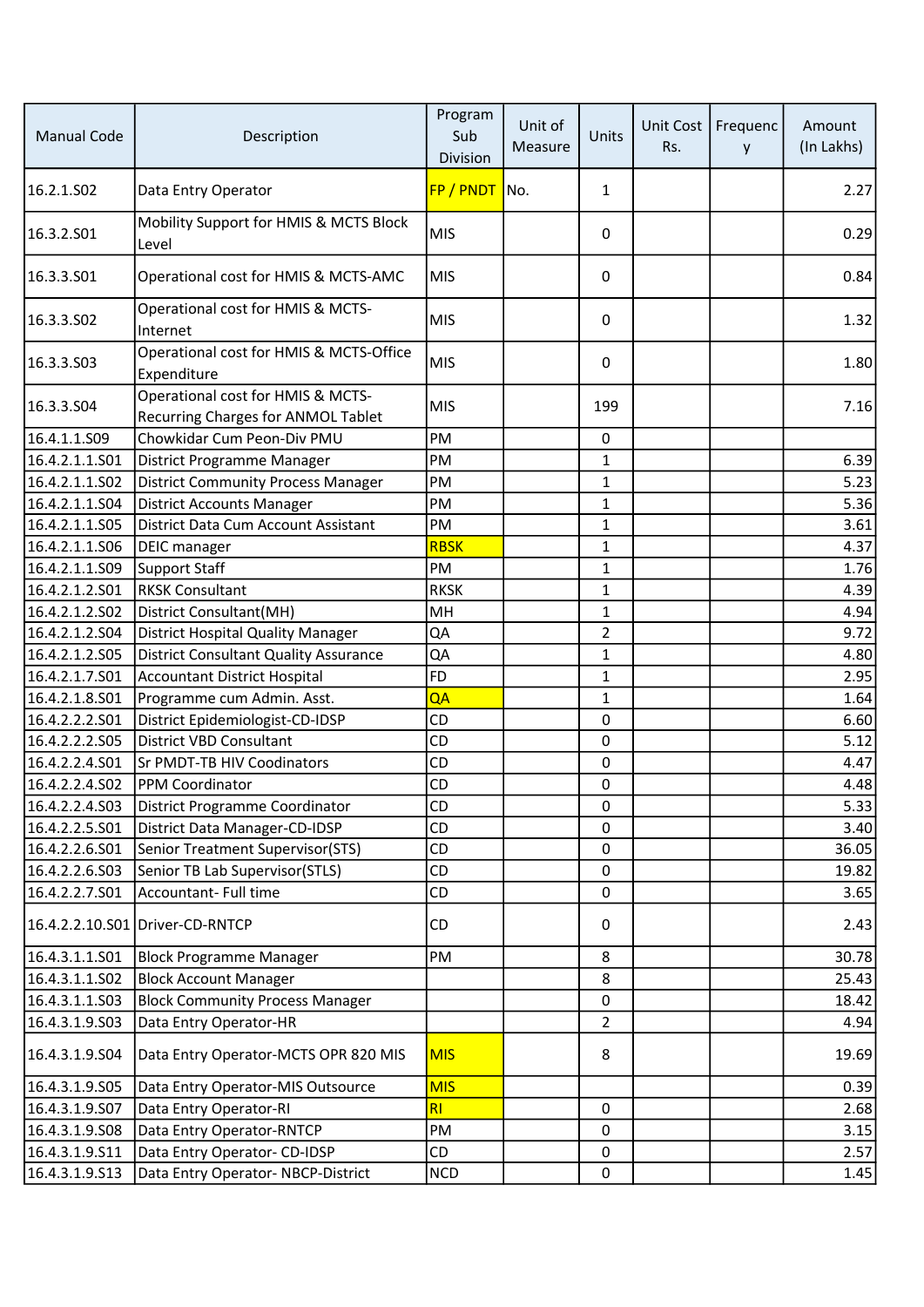| <b>Manual Code</b> | Description                                                                     | Program<br>Sub<br>Division  | Unit of<br>Measure      | Units          | Unit Cost<br>Rs. | Frequenc<br>y | Amount<br>(In Lakhs) |
|--------------------|---------------------------------------------------------------------------------|-----------------------------|-------------------------|----------------|------------------|---------------|----------------------|
| 17.4               | E-rakt kosh- refer to strengthening of<br>blood services guidelines             | <b>BLOOD</b><br><b>CELL</b> | No of<br>Facility       | 0              | 1000             | 12            | 0.12                 |
| 17.8.S05           | Internet Cost to ASHA & AF at HWC                                               |                             |                         | 0              |                  |               | 3.17                 |
| 18.17              | Counseling training for Service Provider                                        | <b>FP</b>                   | No of<br><b>Batches</b> | $\mathbf{1}$   | 49540            |               | 0.50                 |
| 18.23              | <b>NBSU &amp; NBCC Register</b>                                                 | <b>CH</b>                   | No of<br>register       | 12             | 350              | $\mathbf{1}$  | 0.04                 |
| 18.29              | <b>Uniform Case Sheet of Pediatrics</b>                                         | <b>CH</b>                   | No of<br>format         | 3099           | 14               | $\mathbf{1}$  | 0.43                 |
| U.1.3.1            | Operational Expenses of UPHCs (excluding<br>rent)                               | <b>NUHM</b>                 | No.'s                   | $\overline{2}$ | 8000             | 12            | 1.92                 |
| U.2.2.1            | Mobility support for ANM/LHV                                                    | NUHM                        | No.'s                   | 10             | 500              | 12            | 0.60                 |
| U.2.3.1            | <b>UHNDs</b>                                                                    | <b>NUHM</b>                 | No.'s                   | 10             | 1000             | 12            | 1.20                 |
| U.2.3.2            | Special outreach camps in slums/<br>vulnerable areas                            | <b>NUHM</b>                 | No.'s                   | $\overline{2}$ | 3250             | 12            | 0.78                 |
| U.3.1.1.1          | Incentives for routine activities                                               | <b>NUHM</b>                 |                         | 25             |                  |               | 5.87                 |
| U.3.1.1.2          | ASHA incentives for Ayushman Bharat<br>Health & Wellness Centres (H&WC)         | NUHM                        |                         | 18             |                  |               | 2.16                 |
| U.3.1.1.3.501      | Incentive for Health Promotion Day for<br><b>ASHAs</b>                          | NUHM                        | No.'s                   | 18             | 200              | 12            | 0.43                 |
| U.3.1.1.4          | ASHA Incentive for JSY & Awards for best<br>Performing Urban ASHA               | NUHM                        |                         | 350            |                  |               | 1.06                 |
| U.3.1.3.1          | Other Non-Monetary Incentives Costs<br>(badge, uniform, ID, etc.)               | NUHM                        | No.'s                   | 25             | 500              | $\mathbf{1}$  | 0.13                 |
| U.4.1.1.1          | Untied grants to UPHCs Government<br><b>Building</b>                            | NUHM                        | No.'s                   | $\mathbf{1}$   | 175000           | $\mathbf{1}$  | 1.75                 |
| U.4.1.1.2          | Untied grants to UPHCs Rented Building                                          | NUHM                        | No.'s                   | $\mathbf{1}$   | 100000           | $\mathbf{1}$  | 1.00                 |
| U.4.1.4            | Untied grants to MAS                                                            | NUHM                        | No.'s                   | 18             | 5000             | $\mathbf{1}$  | 0.90                 |
| U.5.1.4.1          | Rent for UPHC                                                                   | <b>NUHM</b>                 | No.'s                   | $\mathbf 1$    | 17325            | 12            | 2.08                 |
| U.6.2.1.1          | Procurement of drugs for AB-H&WCs                                               | NUHM                        | No.'s                   | $\overline{2}$ | 130000           | $\mathbf{1}$  | 2.60                 |
| U.6.2.2.1          | <b>ASHA Drug Kits</b>                                                           | NUHM                        | No.'s                   | $\overline{7}$ | 750              | $\mathbf{1}$  | 0.05                 |
| U.6.5.1            | Tablets/ software for IT support of<br>Ayushman Bharat H&WC                     | NUHM                        |                         | $\overline{2}$ |                  |               | 0.20                 |
| U.8.1.1.1          | ANMs/LHVs UPHC                                                                  | <b>NUHM</b>                 |                         | 10             |                  |               | 20.85                |
| U.8.1.2.1          | Staff nurse UPHC                                                                | <b>NUHM</b>                 |                         | 3              |                  |               | 9.43                 |
| U.8.1.3.1          | Lab Technicians UPHC                                                            | <b>NUHM</b>                 |                         | $\overline{2}$ |                  |               | 4.83                 |
| U.8.1.4.1          | Pharmacists UPHC                                                                | <b>NUHM</b>                 |                         | $\overline{2}$ |                  |               | 6.09                 |
| U.8.1.8.1.1        | MO at UPHC Full-time                                                            | <b>NUHM</b>                 |                         | $\overline{2}$ |                  |               | 14.55                |
| U.8.1.10.1         | Other Support staff                                                             | <b>NUHM</b>                 |                         | 4              |                  |               | 7.21                 |
| U.12.1             | Printing activities                                                             | <b>NUHM</b>                 |                         | 25             |                  |               | 0.08                 |
| U.12.2             | Printing activities for H&WC                                                    | <b>NUHM</b>                 |                         | 36             |                  |               | 0.90                 |
| U.16.1.3.3         | Mobility support for DPMU                                                       | <b>NUHM</b>                 |                         | $\mathbf{1}$   |                  |               | 0.60                 |
| U.16.1.4.3         | Administrative expenses (including Review NUHM<br>meetings, workshops) for DPMU |                             |                         | 1              |                  |               | 1.80                 |